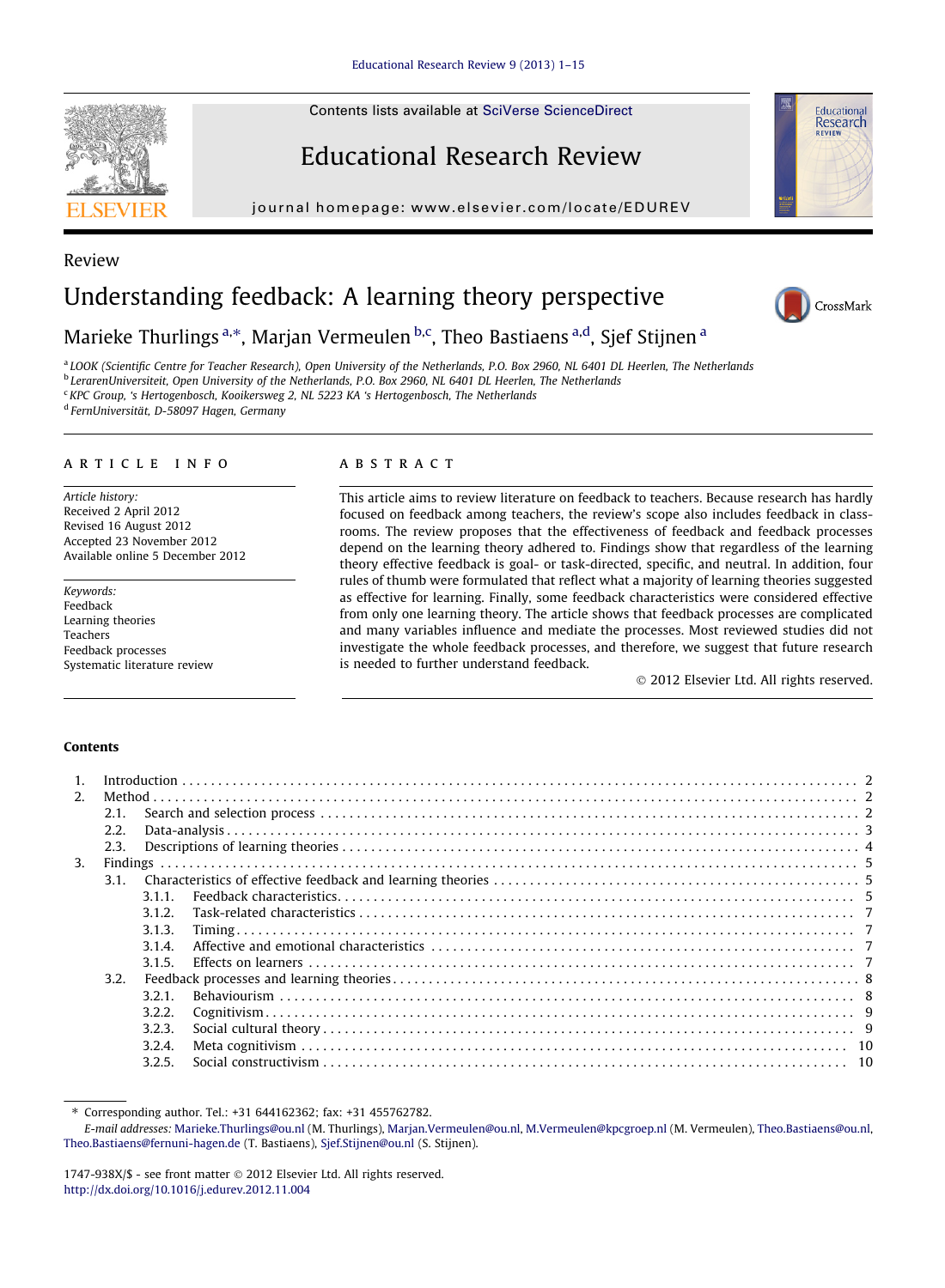# 1. Introduction

Feedback has long been recognized as an effective tool for student learning ([Hattie & Timperley, 2007; Mory, 2003; Shute,](#page-13-0) [2008](#page-13-0)). However, as [Scheeler, Ruhl, and McAfee \(2004\)](#page-14-0) pointed out few studies have focused on effective feedback to teachers. In this article, we focus on feedback literature in order to provide insights into the effectiveness of feedback. More specifically, we aim to review research on feedback to teachers.

In this article, we propose that the characteristics of effective feedback and feedback processes are related to a specific learning theory from which learners, either students or teachers, are facilitated. For instance, in behaviourism, feedback can be positive or negative, depending on whether teachers want to reinforce and encourage student behaviour or not. Or in meta cognitivism, feedback can be directed at the ''learning to learn'' processes, such that learners can develop themselves as self-regulated learners. As a consequence of these differences, characteristics of effective feedback and feedback processes are expected to differ among learning theories.

In order to test this proposition and to provide insights into feedback among teachers, a systematic literature review [\(Petticrew & Roberts, 2006](#page-14-0)) was conducted. Research questions were formulated as follows:

- 1. To what extent does a learning theory influence characteristics of considered effective feedback?
- 2. To what extent does a learning theory influence feedback processes in pupil and student learning?
- 3. To what extent does a learning theory influence feedback processes in (student) teacher and adult learning?

This article first explains how the systematic literature review was conducted: the search process (Section 2.1) and dataanalysis (Section 2.2) are addressed and the learning theories are described (Section 2.3). Next, the findings regarding the research questions are presented (Sections 3.1 and 3.2). Subsequently, the article discusses the findings and describes limitations, implications for practice, and implications for future research (Section 4).

# 2. Method

To our knowledge, only one review was previously published that focused on performance feedback given to teachers. [Scheeler et al. \(2004\)](#page-14-0) aimed to determine which attributes of performance feedback given to teachers are effective. They found only 10 articles that matched their criteria, published between 1970 and 2000. They concluded that ''(a) feedback is better than no feedback, (b) immediate feedback is better than delayed feedback, and (c) feedback that is immediate, specific, positive, and corrective holds the most promise for bringing about lasting change in teaching behaviour'' (p. 68). This review updates their findings.

This section first addresses the search and selection process (Section 2.1) and then elaborates on the data-analysis (Section 2.2). Finally, five learning theories and their implications for feedback processes are described (Section 2.3).

#### 2.1. Search and selection process

ERIC, PsychInfo, and Dissertation Abstracts were explored using search terms based on [Scheeler et al.'s \(2004\)](#page-14-0) review. These (e.g., corrective feedback and peer coaching) and other search terms (e.g., professional development) were used.

Based on [Scheeler et al.'s \(2004\)](#page-14-0) findings, in this review, we expected to find only a few publications that specifically examined feedback between teachers. Therefore, from the start, the scope of the review was expanded to research on feedback to students. The search covered literature from January 2000 up to and including June 2012. Some older seminal publications were also included. These were found by means of snowballing ([Cordingley, Bell, Thomason, & Firth, 2005;](#page-13-0) [Petticrew & Roberts, 2006\)](#page-13-0), that is, literature cited in the already included articles was examined and included if it met our criteria.

In ERIC, an initial 630 articles were found and in PsychInfo, 757 articles, including 13 dissertations, were retrieved. The selection process encompassed two steps. In the first step, the title and abstract, as depicted by the databases, were judged on the following criteria for inclusion: (a) the article had to be peer reviewed, (b) the article had to report on an empirical or review study, (c) the sample should be in primary, secondary, tertiary, or teacher education or teacher professional development programs, and (d) feedback should be a subject of the study.

In the second step, the selected articles' research goals and questions, methods, results, and conclusions were summarized. Using the summaries and the four criteria, it was decided whether the article would be included in the review.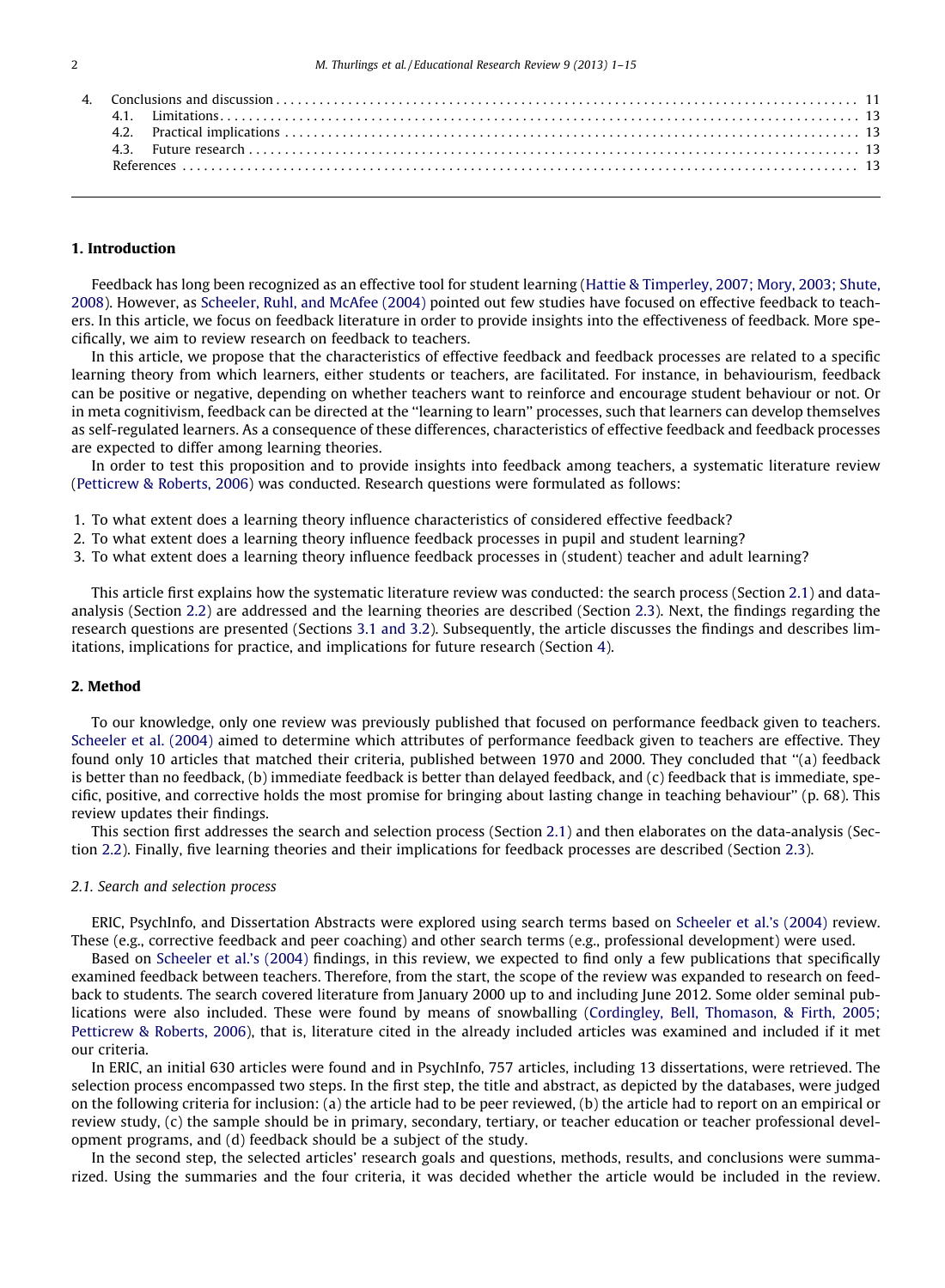<span id="page-2-0"></span>Moreover, additional criteria for inclusion were: (e) a clear point of view on learning, needed to determine the learning theory, (f) when the focus of an article was mainly on coaching, supervision, and so forth, the article was included if it reported on feedback characteristics and/or processes, and (g) when an article did not elaborate on feedback processes but it did on feedback characteristics it was included because it contributes to the first research question. Finally, 60 articles were selected.

# 2.2. Data-analysis

Five learning theories were distinguished to perform the data-analysis ([Boekaerts & Simons, 1995\)](#page-13-0): behaviourism, cognitivism, social cultural theory, meta-cognitivism, and social constructivism. These learning theories were chosen because they represent a chronological development of the theoretical notions on learning. Second, each following learning theory contrasts the former. Third, in the evolution of these learning theories, the black box became more 'white' and then it was opened. As a consequence, the learning processes each learning theory describes becomes more complex and more variables interfere. We do not aim to argue which learning theory is 'better' than the others, however, each of these describe learning processes in which feedback plays a significant part ([Hattie, 2009](#page-13-0)).

The data-analysis consisted of five steps. First, a description of each learning theory was established (see Section 2.3). These descriptions were used to determine the learning theory from which each article reasoned. For each reviewed article, the authors' definition of learning and the intervention that they implemented was compared with these descriptions. Based on this comparison, the learning theory from which each article reasoned was set. One article appeared to hold two learning perspectives and was therefore assigned to both learning theories.

Ten articles were based on behaviourism: [Werts, Wolery, Holcombe, and Gast \(1995\), Scheeler and Lee \(2002\), Ferreira,](#page-14-0) [Moore, and Mellish \(2007\), Goodman, Brady, Duffy, Scott, and Pollard \(2008\), Rodriguez, Loman, and Horner \(2009\), Auld,](#page-14-0) [Belfiore, and Scheeler \(2010\), Scheeler, Congdon, and Stansbery \(2010\), Duchaine, Jolivette, and Fredrick \(2011\), Ochieng'](#page-14-0) [Ong'ondo and Borg \(2011\)](#page-14-0), and [Scheeler, McKinnon, and Stout \(2012\)](#page-14-0).

Ten articles were based on cognitivism: [Kluger and DeNisi \(1996\), Ashwell \(2000\), Hyland \(2001\), Ferreira et al. \(2007\),](#page-13-0) [Shute \(2008\), Morra and Asis \(2009\), Baker and Bricker \(2010\), Murphy \(2010\), Nassaji \(2011\),](#page-13-0) and [Van Beuningen, de Jong,](#page-14-0) [and Kuiken \(2012\).](#page-14-0)

Seventeen articles reasoned from social cultural theory: [Brinko \(1993\), Chi \(1996\), Oliver \(2000\), Chi, Siler, Jeong,](#page-13-0) [Yamauchi, and Hausmann \(2001\), Tuzi \(2001\), Ovando \(2005\), Chin \(2006\), Tang and Chow \(2007\), De Kleijn, Mainhard,](#page-13-0) [Meijer, and Brekelmans \(2009\), Yeh and Lo \(2009\), Peterson \(2009\), Ackan and Tatar \(2010\), Espasa and Meneses \(2010\),](#page-13-0) [Pokomy and Pickford \(2010\), McLaren, DeLeeuw, and Mayer \(2011\), Orsmond and Merry \(2011\),](#page-13-0) and [Tang and Harrison](#page-14-0) [\(2011\).](#page-14-0)

Three articles were based on meta-cognitivism: [Sadler \(1989\), Nicol and McFarlane-Dick \(2006\)](#page-14-0), and [Timperley and Parr](#page-14-0) [\(2007\).](#page-14-0)

Twenty-one articles reasoned from social constructivism: [Licklider \(1995\), Black and Wiliam \(1998\), Tillema and Smith](#page-13-0) [\(2000\), MacDonald \(2001\), Manouchehri \(2002\), Mory \(2003\), Schelfhout, Dochy, and Janssens \(2004\), Gibbs and Simpson](#page-13-0) [\(2004\), Yang and Liu \(2004\), Weaver \(2006\), Hattie and Timperley \(2007\), Brandt \(2008\), Segers, Gijbels, and Thurlings](#page-13-0) [\(2008\), Landry, Anthony, Swank, and Monseque-Bailey \(2009\), Fund \(2010\), Gielen, Peeters, Dochy, Onghena, and Struyven](#page-13-0) [\(2010\), Kretlow and Bartholomew \(2010\), Li, Liu, and Steckelberg \(2010\), Martens, de Brabander, Rozendaal, Boekaerts, and](#page-13-0) [Van der Leeden \(2010\), Colasante \(2011\), and Van der Kleij, Eggen, Timmers, and Veldkamp \(2012\).](#page-13-0)

In the second step of the data-analysis, all mentioned characteristics of feedback in the reviewed articles were listed separately for each learning theory. This list was then clustered into five categories using a bottom-up approach. As a consequence, the five categories were: feedback characteristics, task-related characteristics, timing, affective and emotional characteristics, and effects on learners. These findings are presented in Section 3.1.

Third, based on [Boekaerts and Simons \(1995\), Mory \(2003\),](#page-13-0) and [Scheeler et al. \(2004\),](#page-14-0) models of feedback processes were built for each learning theory. A learning theory ''comprises a set of constructs linking observed changes in performance with what is thought to bring about those changes'' [\(Driscoll, 2000, p. 11](#page-13-0)). Driscoll further explains that learning theories have three basic components: the inputs, the means, and the results. In other words, each learning theory explains which mechanisms lead to certain learning outcomes. Consequently, each learning theory envisions another feedback process (see Section 2.3). The feedback models capture the essence of feedback processes: receivers (i.e., the learners), providers (e.g., teachers, peers), feedback itself, the receivers' stage before and after feedback is given, and the outcomes ([Boekaerts &](#page-13-0) [Simons, 1995; Mory, 2003; Scheeler et al., 2004\)](#page-13-0). The created feedback models (see Figs. 1–4) were filled with findings from the reviewed articles. Both identified and proven relations were included. For the sake of readability the figures only show the relations between receivers, providers, feedback, and learning outcomes and do not show the findings of the reviewed articles. The findings are presented in Section 3.2.



Fig. 1. The feedback model for behaviourism.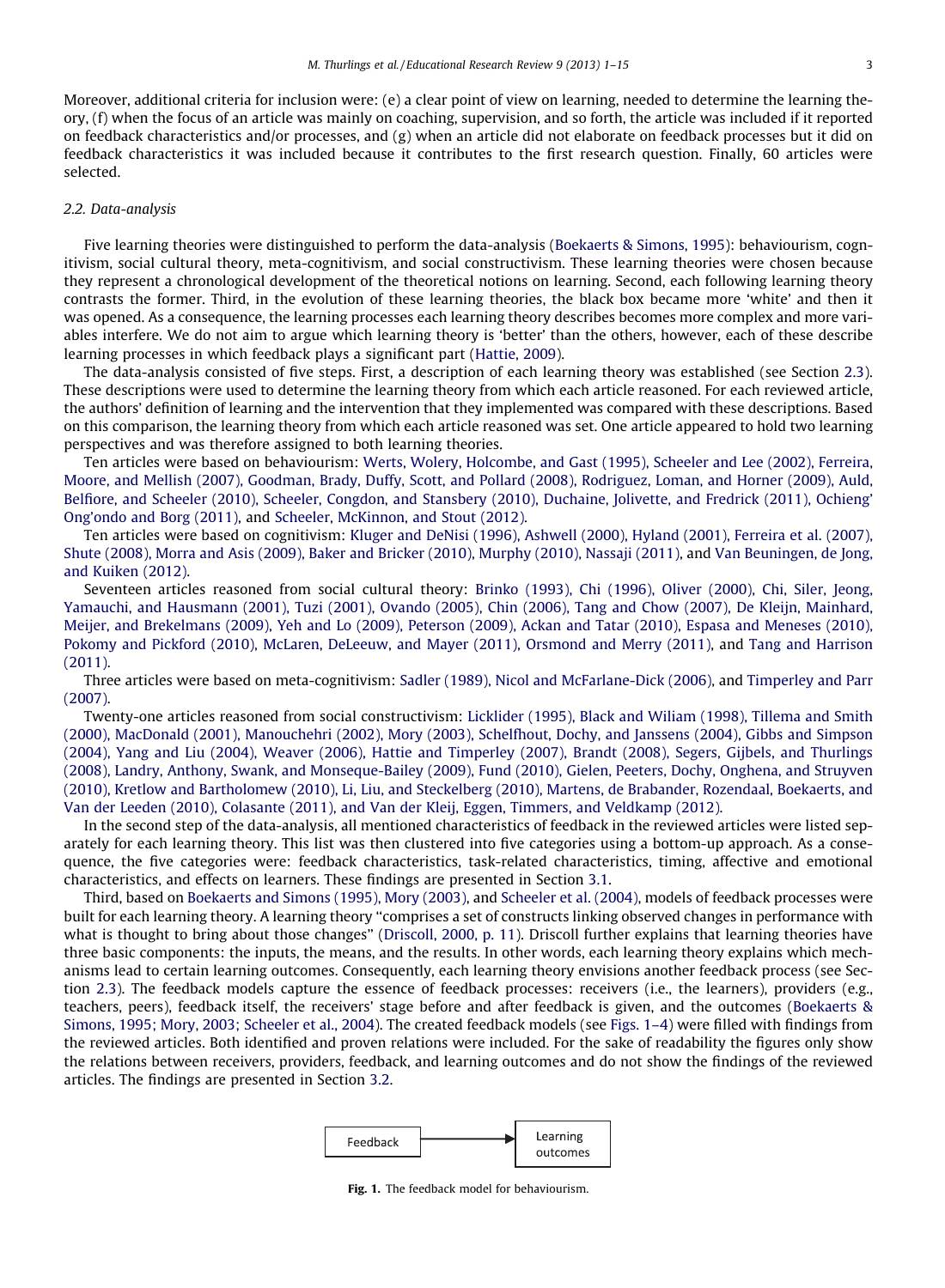<span id="page-3-0"></span>

Fig. 2. The feedback model for cognitivism.



Fig. 3. The feedback model for social cultural theory.



Fig. 4. The feedback model for meta cognitivism and social constructivism.

Fourth, all models were examined. This examination distinguished (a) whether authors only proposed what feedback processes are like, (b) whether they investigated perceptions, and (c) whether they statistically tested (parts of the) feedback models. In other words, this method makes a distinction between identified (i.e., processes might be like this) and proven (i.e., based on the results of the study, processes are like this) feedback processes and can hopefully make more profound claims of effective feedback and feedback processes in all five learning theories. The findings are presented in Section 3.2.

Finally, those articles that did focus on teachers, student teachers and/or adult learners were studied. The models were used in order to draw conclusions on what effective feedback among teachers is like. These results are separately presented in Section 3.2.

# 2.3. Descriptions of learning theories

Behaviourism focuses on visible behaviour of students, which can be manipulated by means of stimuli such as praise and punishment [\(Atkinson, Atkinson, & Hilgard, 1983; Skinner, 1968\)](#page-12-0). Teachers guide students through the curriculum in small steps. Students are requested to reproduce what the teachers have told them. This indicates that feedback processes in behaviourism are straightforward and linear: feedback is given, and consequently, an outcome occurs (see [Fig. 1\)](#page-2-0).

Cognitivism stresses human information processing [\(Newell & Simon, 1972; Shuell, 1986\)](#page-13-0). Teachers structure the curriculum and guide students through the curriculum as students actively process, decode, and use the curriculum. The students learn relationships between objects. This indicates that feedback processes start with giving feedback, which is then processed by the learners, finalizing in outcomes (see Fig. 2). Similar to behaviourism, the learning process is linear.

Social cultural theory highlights human intentions and possibilities and how these can be developed [\(Vygotsky, 1978\)](#page-14-0). Dialogue between teachers and students is fundamental to this learning theory. Discussing teachers' actions supports students to proceed through zones of proximal development. This indicates that feedback processes start with learners at a certain stage. Feedback is given to guide learners to the next stage (i.e., zone of proximal development), in which outcomes are achieved (see Fig. 3). Similar to behaviourism and cognitivism, the learning processes are linear.

Meta cognitivism emphasizes students learn to learn [\(Brown, 1987; Garner, 1987\)](#page-13-0). Self-regulated learning ([Boekaerts,](#page-13-0) [Pintrich, & Zeidner, 2000](#page-13-0)) fits into this learning theory. Teachers guide learners in their (self-regulated) learning processes, such as planning and monitoring, and the learners are responsible for their own learning. This indicates that the feedback process starts with learners at a beginning stage. Then, teachers give feedback and the learners flow through to another stage. As the process is continuous, a loop takes learners back to yet another beginning stage (see Fig. 4). In contrast to the former learning theories, the learning processes are cyclic.

Social constructivism focuses on how learners are actively engaged in constructing their knowledge [\(Jonassen, 1991; Paris](#page-13-0) [& Byrne, 1989; VanderBilt Cognition and Technology Group, 1990](#page-13-0)). Prior knowledge is the starting point for learning.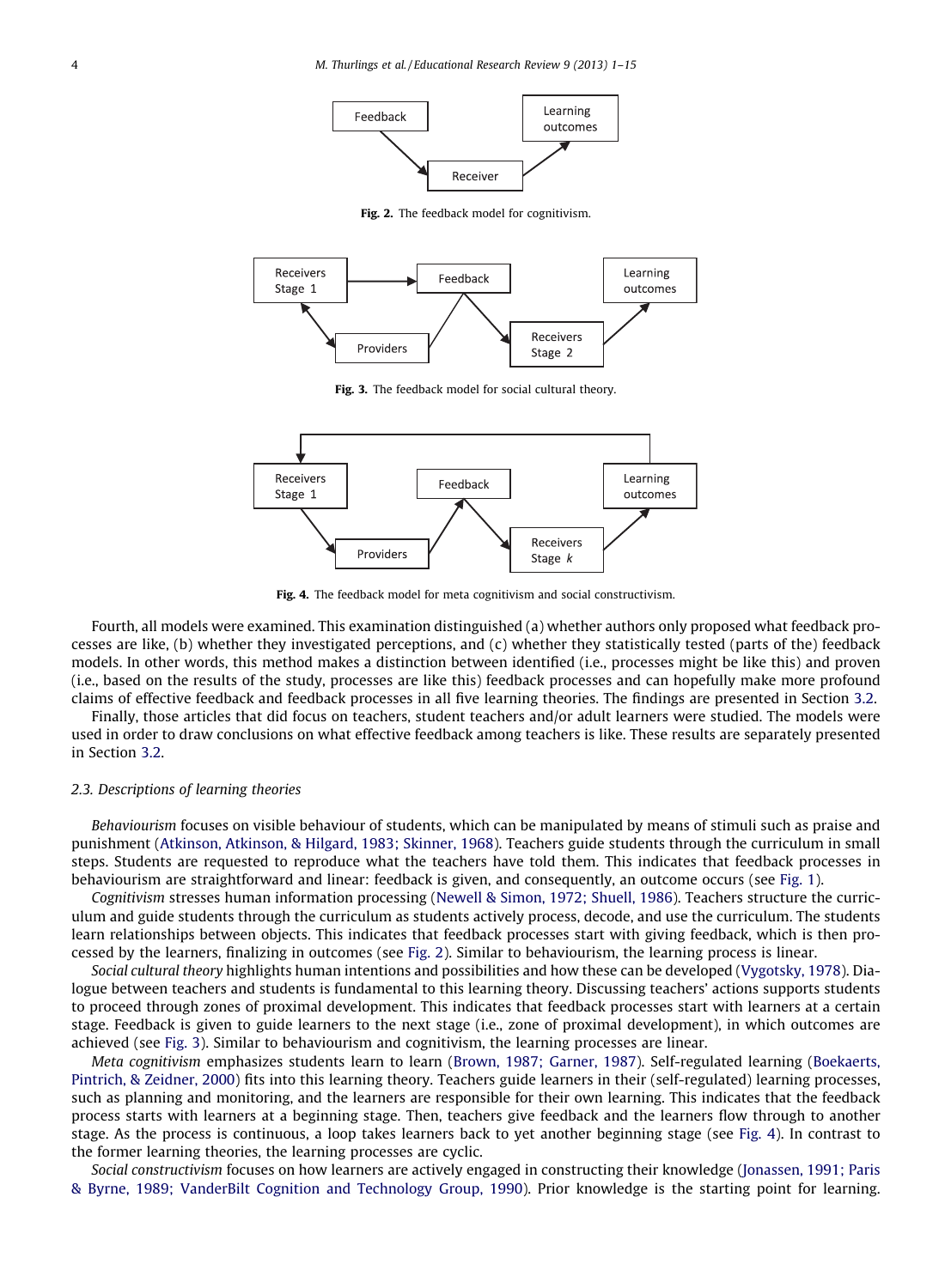| M. Thurlings et al./Educational Research Review 9 (2013) 1–15 |  |  |
|---------------------------------------------------------------|--|--|
|---------------------------------------------------------------|--|--|

# Table 1

Overview of feedback characteristics.

| Characteristic                             | Behaviourism | Cognitivism | Social cultural theory | Meta cognitivism | Social constructivism |
|--------------------------------------------|--------------|-------------|------------------------|------------------|-----------------------|
| Corrective; GAS; PAS                       | X            | X           |                        |                  |                       |
| <b>KCR</b> feedback                        |              | $\mathbf x$ | $\mathbf x$            |                  | $\mathbf x$           |
| Elaborative feedback before KCR            |              | $\mathbf x$ | $\mathbf x$            |                  | x                     |
| Direct or indirect corrective feedback     |              | X           |                        |                  |                       |
| Interactional feedback                     |              | X           |                        |                  |                       |
| Identifying and correcting errors          |              |             | X                      |                  |                       |
| Explaining misunderstandings               |              |             | X                      |                  |                       |
| Specific                                   | x            | X           | $\mathbf x$            |                  | X                     |
| Clear                                      |              | $\mathbf x$ |                        |                  |                       |
| Concrete                                   |              |             | X                      |                  |                       |
| Consistent                                 |              |             | X                      |                  |                       |
| Descriptive                                |              |             |                        |                  | X                     |
| Directive                                  | x            |             | X                      |                  |                       |
| Explicit or implicit                       |              | X           |                        |                  |                       |
| Polite or direct                           |              |             | X                      |                  |                       |
| Positive or negative                       |              | X           |                        |                  |                       |
| Positive                                   | X            |             | X                      |                  | X                     |
| Unbiased, objective                        |              | $\mathbf x$ |                        |                  |                       |
| Neutral                                    |              | X           |                        |                  | x                     |
| Non judgmental, non hurtful                |              |             |                        |                  | X                     |
| Non evaluative                             |              |             |                        |                  | x                     |
| Balanced between positive and negative     |              |             | X                      |                  | x                     |
| Balanced with grade                        |              |             | X                      |                  | X                     |
| Based on actual data                       |              |             |                        |                  | X                     |
| Summative and formative                    |              |             | X                      |                  | x                     |
| Formative                                  |              |             | X                      |                  |                       |
| Accurate, irrefutable                      |              |             | X                      |                  | $\mathbf x$           |
| Relevant, meaningful                       |              |             | X                      |                  | x                     |
| Justifying marks                           |              |             | X                      |                  |                       |
| Justification                              |              |             |                        |                  | X                     |
| Instructional (Parallel, expansive, novel) | $\mathbf x$  |             |                        |                  |                       |
| Performance feedback                       | X            |             |                        |                  |                       |
| Form and content                           |              | X           |                        |                  |                       |
| Product and process                        |              | $\mathbf x$ |                        |                  |                       |
| Leaving control to learner                 |              |             |                        | X                |                       |
| Sufficient                                 |              |             |                        |                  | x                     |
| Constructive                               |              |             |                        |                  | x                     |
| Challenging                                |              |             |                        |                  | x                     |
| Consequence of performance                 |              |             |                        |                  | x                     |

Learning occurs by studying multiple examples and by de-contextualization of the heuristics. Teachers guide this process. Peers are involved in the learning processes and students collaborate. This indicates that the feedback process starts with learners at a beginning stage. Multiple peers and teachers give feedback. Then, because the learning is continuous, learners move to another stage, which becomes a new beginning stage (see [Fig. 4\)](#page-3-0). Similar to meta cognitivism, the learning processes are cyclic.

# 3. Findings

# 3.1. Characteristics of effective feedback and learning theories

Characteristics of feedback fell into five clusters (see also Section 2.2). These clusters are the characteristics that describe feedback (Section 3.1.1), task-related characteristics (Section 3.1.2), timing (Section 3.1.3), affective and emotional characteristics (Section 3.1.4), and effects on learners (Section 3.1.5). The following sections compare and contrast the descriptions provided in the reviewed articles.

# 3.1.1. Feedback characteristics

Table 1 lists all mentioned feedback characteristics, which are addressed in this section. From a behaviouristic and cognitive point of view, corrective feedback is suggested to be effective [\(Goodman et al., 2008; Scheeler et al., 2012; Van](#page-13-0) [Beuningen et al., 2012\)](#page-13-0). [Ferreira et al. \(2007\)](#page-13-0) distinguished two forms of corrective feedback: the Giving Answers Strategy (GAS) and the Prompting Answers Strategy (PAS). In the GAS strategy, teachers provide the correct answer; in the PAS strategy, teachers support and evoke learners to provide the correct answer. In addition, several articles from cognitivism ([Murphy,](#page-13-0) [2010; Nassaji, 2011](#page-13-0)), social cultural theory ([Espasa & Meneses, 2010](#page-13-0)), and social constructivism [\(Van der Kleij et al., 2012](#page-14-0)) made a distinction between Knowledge of Correct Response (KCR) only or elaborated feedback before KCR. In KCR, the learners are acknowledged that their answers are correct or not, whereas elaborative feedback supports the learners to attempt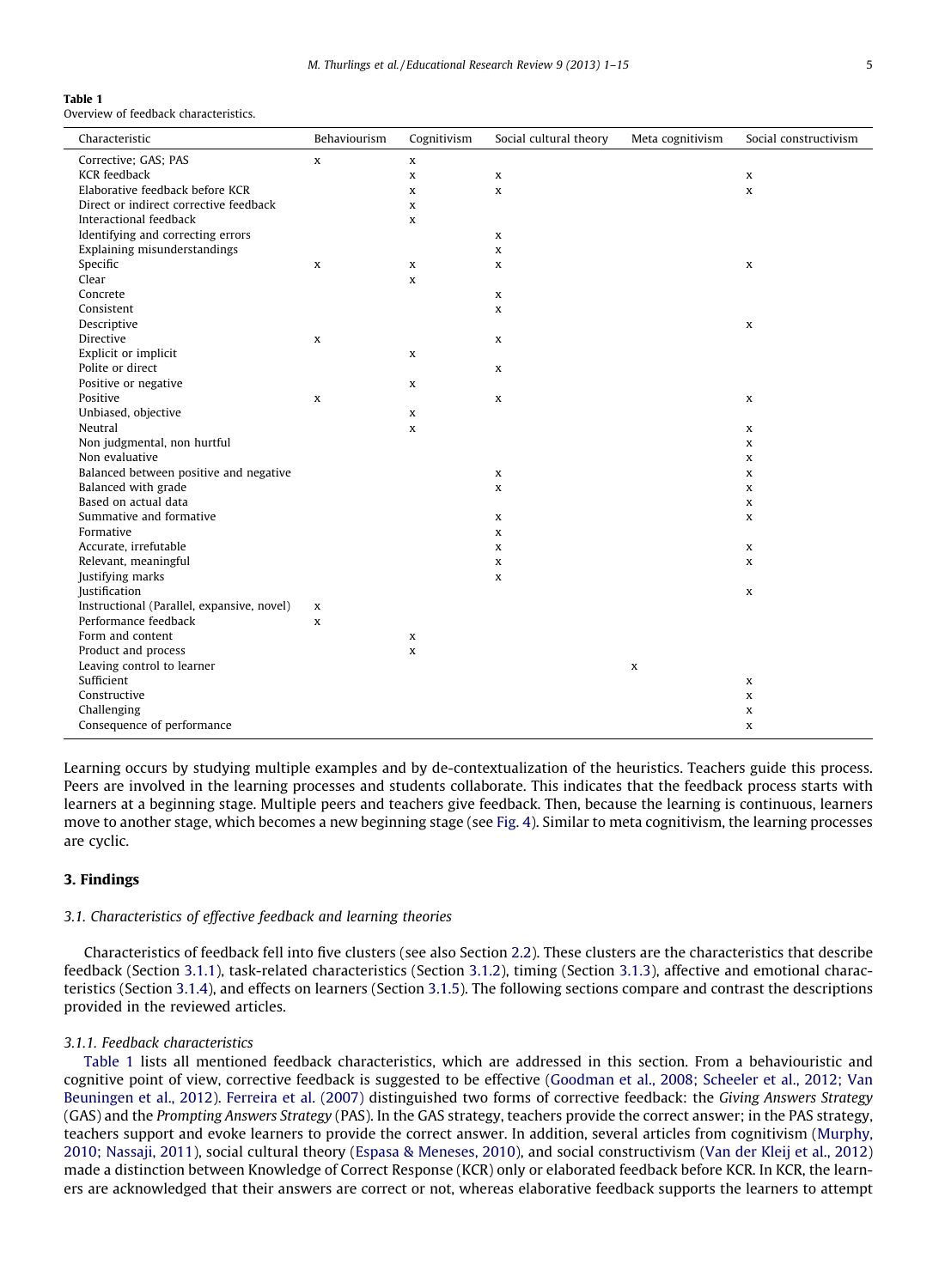<span id="page-5-0"></span>self-correction and provides hints. [Nassaji \(2011\)](#page-13-0) used different terms: he calls the former recasts and the latter elicitations. Similarly, [Van Beuningen et al. \(2012\)](#page-14-0) made the distinction of direct and indirect corrective feedback: directive feedback indicates an error has been made and provides the correct answer; indirect feedback only indicates that an error has been made. Finally, [Nassaji \(2011\)](#page-13-0) explained interactional feedback as ''feedback that learners receive on their erroneous or inappropriate utterances during interaction'' (p. 18) in the context of language learning. From social cultural theory, feedback can help to identify and correct errors and can explain misunderstandings [\(Orsmond & Merry, 2011\)](#page-13-0).

Articles from behaviourism (e.g., [Auld et al., 2010; Goodman et al., 2008\)](#page-12-0), cognitivism (e.g., [Shute, 2008\)](#page-14-0), social cultural theory [\(Ackan & Tatar, 2010; Brinko, 1993; Yeh & Lo, 2009\)](#page-12-0) and social constructivism ([Colasante, 2011; Gielen et al., 2010](#page-13-0)) indicated that feedback should be specific and clear. Others used different terms: feedback should be concrete ([Brinko, 1993](#page-13-0)) consistent [\(Brinko, 1993; Ovando, 2005](#page-13-0); from social cultural theory), and descriptive ([Fund, 2010; Kretlow & Bartholomew,](#page-13-0) [2010](#page-13-0); from social constructivism).

From a behaviouristic ([Ochieng' Ong'ondo and Borg, 2011\)](#page-13-0) and social cultural theory [\(Ackan & Tatar, 2010\)](#page-12-0) perspective, feedback can be directive. However, [Ackan and Tatar \(2010\)](#page-12-0) suggested that directive feedback is not appropriate and they argued that it should elicit student teachers' reflection. Others made a distinction between explicit or implicit feedback [\(Baker & Bricker, 2010](#page-12-0); from cognitivism) and between polite or direct feedback [\(McLaren et al., 2011](#page-13-0); from social cultural theory).

From cognitivism [\(Baker & Bricker, 2010\)](#page-12-0) it is suggested that feedback can either be positive or negative. From behaviourism [\(Rodriguez et al., 2009; Scheeler et al., 2012\)](#page-14-0), social cultural theory ([Orsmond & Merry, 2011\)](#page-13-0), and social constructivism [\(Martens et al., 2010\)](#page-13-0), feedback should be positive. On the other hand, [Shute \(2008\)](#page-14-0) suggested giving neutral, unbiased, and objective feedback. Providing neutral feedback was also suggested by [Fund \(2010\)](#page-13-0) and [Martens et al. \(2010\)](#page-13-0), who reasoned from social constructivism. Others used terms like non judgmental and non hurtful [\(Fund, 2010\)](#page-13-0) and non evaluative [\(Kretlow](#page-13-0) [& Bartholomew, 2010\)](#page-13-0), both from social constructivism. Moreover, from both social cultural theory and social constructivism, feedback should be balanced between positive and negative remarks [\(Brinko, 1993; Gielen et al., 2010; Weaver, 2006\)](#page-13-0), should be balanced with the grade [\(Pokomy & Pickford, 2010; Weaver, 2006\)](#page-14-0), and based on actual data [\(Li et al., 2010\)](#page-13-0).

In addition, reasoning from social cultural theory and social constructivism, feedback can be formative or summative [\(Brinko, 1993; Espasa & Meneses, 2010; Martens et al., 2010; Pokomy & Pickford, 2010](#page-13-0)). Furthermore, these learning theories both suggested that feedback should be accurate and irrefutable ([Brinko, 1993; Gielen et al., 2010](#page-13-0)) and feedback should be relevant and meaningful [\(Ackan & Tatar, 2010; Brinko, 1993; Martens et al., 2010; Ovando, 2005](#page-12-0)).

From social cultural theory, it is suggested that it should justify marks ([Orsmond & Merry, 2011\)](#page-13-0) and from social constructivism, feedback should hold justifications [\(Gielen et al., 2010](#page-13-0)).

Finally, several learning theories described feedback characteristics that no other learning theory does. For instance, from a behaviouristic point of view, feedback should be instructional [\(Werts et al., 1995\)](#page-14-0), which can vary between parallel, expansive or novel. Parallel instructive feedback repeats the instruction given before. Expansive instructional feedback extends the previous instruction. Novel instructional feedback is unrelated to the previous instruction and might origin in another domain. Other articles from behaviourism suggested providing performance feedback. [Auld et al. \(2010\)](#page-12-0) described performance feedback as monitoring behaviour. [Duchaine et al. \(2011\)](#page-13-0) investigated written performance feedback that was handed over to the teachers. This feedback included how many Behaviour-Specific Praise Statements (BSPS) the teachers gave their students as well as some examples. Likewise, in [Rodriguez et al.'s \(2009\)](#page-14-0) study, teachers received performance feedback, that described teachers' implementation of First Step to Success, a program used in Kindergarten to prepare children for school. From cognitivism, feedback can vary between form and content feedback [\(Ashwell, 2000](#page-12-0)) and between process and product feedback [\(Hyland, 2001](#page-13-0)). From meta cognitivism, feedback should leave the control with the learners [\(Nicol & McFarlane-](#page-13-0)[Dick, 2006; Sadler, 1989](#page-13-0)), which aligns with this learning theory, where learners are supposed to direct their own learning. Articles reasoning from social constructivism suggested that feedback should be sufficient ([Gibbs & Simpson, 2004; Tillema](#page-13-0) [& Smith, 2000](#page-13-0)), constructive ([Colasante, 2011; Li et al., 2010; Weaver, 2006\)](#page-13-0), and challenging ([Fund, 2010\)](#page-13-0). Finally, feedback is a consequence of performance ([Hattie & Timperley, 2007\)](#page-13-0).

| ונוו<br>. . |  |  |  |  |
|-------------|--|--|--|--|
|-------------|--|--|--|--|

Overview of task-related characteristics.

| Behaviourism | Cognitivism | Social cultural<br>theory | Meta<br>cognitivism | Social<br>constructivism |
|--------------|-------------|---------------------------|---------------------|--------------------------|
| x            | x           | X                         | x                   | X                        |
|              |             | X                         | X                   | X                        |
|              |             | X                         |                     |                          |
|              | X           |                           |                     |                          |
| x            |             |                           |                     | X                        |
|              |             | X                         |                     | X                        |
|              |             |                           |                     | X                        |
|              |             |                           |                     | X                        |
|              |             |                           |                     |                          |
|              |             |                           | x                   |                          |
|              |             |                           |                     |                          |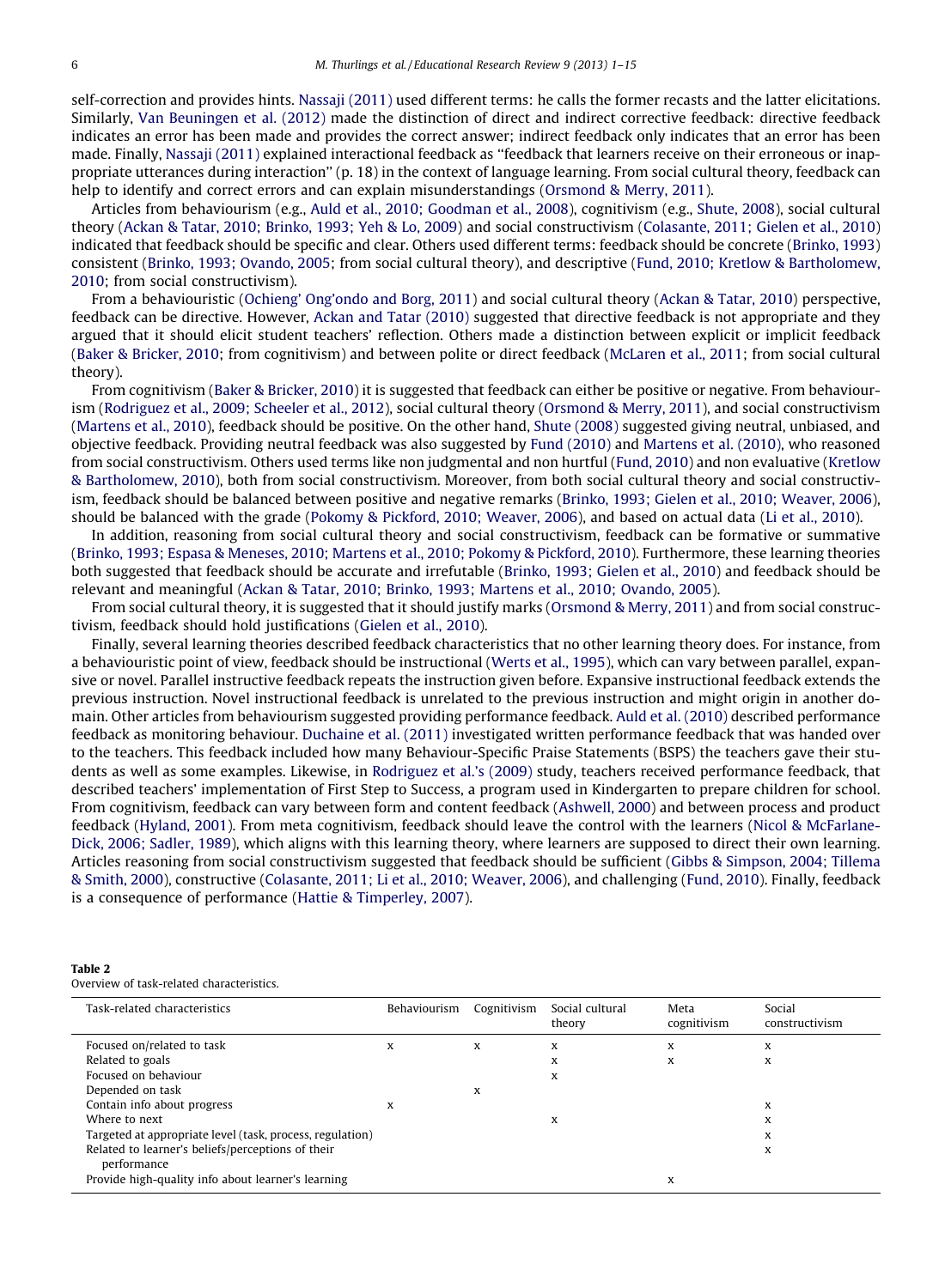#### Table 3

Overview of timing.

| Timing                                          | Behaviourism Cognitivism |   | Social cultural<br>theory | Meta<br>cognitivism | Social<br>constructivism |
|-------------------------------------------------|--------------------------|---|---------------------------|---------------------|--------------------------|
| Immediately                                     | x                        |   |                           |                     | x                        |
| Timely                                          | x                        |   |                           |                     |                          |
| In appropriate time frame                       |                          | x |                           |                     |                          |
| As soon as possible                             |                          |   | x                         |                     |                          |
| When learners remember their actions/when still |                          |   |                           |                     | X                        |
| relevant                                        |                          |   |                           |                     |                          |
| Frequent                                        |                          |   | X                         |                     | X                        |
| Ongoing                                         |                          |   | x                         |                     |                          |

#### 3.1.2. Task-related characteristics

[Table 2](#page-5-0) shows the task-related characteristics. It is suggested that feedback should be task- or goal-related ([Black &](#page-13-0) [Wiliam, 1998; Brinko, 1993; Ochieng' Ong'ondo and Borg, 2011; Sadler, 1989; Shute, 2008](#page-13-0)). [Brinko \(1993\)](#page-13-0), reasoning from the social cultural theory, proposed that feedback should be directed at behaviour rather than on the receiver. [Shute \(2008\)](#page-14-0), reasoning from cognitivism, indicated that the extent of feedback's effectiveness depends on the task.

Moreover, feedback should contain information about progress or the next step, as [Rodriguez et al. \(2009\)](#page-14-0) from behaviourism, [Espasa and Meneses \(2010\)](#page-13-0) and [Orsmond and Merry \(2011\)](#page-13-0) from social cultural theory, and [Hattie and](#page-13-0) [Timperley \(2007\), Gibbs and Simpson \(2004\),](#page-13-0) and [Li et al. \(2010\)](#page-13-0) suggested from social constructivism. [Espasa and Meneses](#page-13-0) [\(2010\)](#page-13-0) specified information on progress as hints on how to improve and [Orsmond and Merry \(2011\)](#page-13-0) as suggesting further study.

Articles with a social constructivistic view also indicated that feedback should be directed at the appropriate level ([Hattie](#page-13-0) [& Timperley, 2007\)](#page-13-0) and that feedback should relate to learners' beliefs and perceptions of their performance ([Hattie &](#page-13-0) [Timperley, 2007; Tillema & Smith, 2000](#page-13-0)). This reflects the ongoing learning and feedback processes in these learning theories.

Finally, articles from a meta cognitivistic approach implied that feedback should provide information about learners' learning processes [\(Nicol & McFarlane-Dick, 2006\)](#page-13-0), reflecting the learning to learn view.

#### 3.1.3. Timing

As Table 3 shows, from a behaviouristic perspective ([Goodman et al., 2008; Rodriguez et al., 2009; Scheeler et al., 2010,](#page-13-0) [2012; Scheeler & Lee, 2002\)](#page-13-0), feedback should be given immediately and/or timely [\(Auld et al., 2010](#page-12-0)). In addition, [Van der](#page-14-0) [Kleij et al. \(2012;](#page-14-0) from social constructivism) described that feedback can be provided immediate or delayed.

Others are slightly vaguer in their formulations. For instance, with a cognitive point of view, [Shute \(2008\)](#page-14-0) indicated that feedback should be timed in an appropriate time frame and, from social cultural theory, [Brinko \(1993\)](#page-13-0) suggested to give feedback as soon as possible. Authors that used social constructivism as a starting point implied that when providers are timing feedback, they should consider that learners should still remember their actions so that feedback is relevant to them ([Mory, 2003](#page-13-0)). This reflects the ongoing learning and feedback processes of these learning theories.

Furthermore, articles from social cultural theory ([Brinko, 1993\)](#page-13-0) and social constructivism ([Black & Wiliam, 1998; Gielen](#page-13-0) [et al., 2010\)](#page-13-0) argued that feedback should be given frequently. In addition, feedback should be ongoing, as [Pokomy and](#page-14-0) [Pickford \(2010\)](#page-14-0) from social cultural theory suggested.

#### 3.1.4. Affective and emotional characteristics

From all learning theories it is suggested that feedback receivers should have an opportunity to respond to feedback and engage in a dialogue with providers, and in addition, feedback should be given in a context of collaboration [\(Table 4;](#page-7-0) e.g., [Auld et al., 2010; Brinko, 1993; Hyland, 2001; Landry et al., 2009; Licklider, 1995; Manouchehri, 2002; Nicol &](#page-12-0) [McFarlane-Dick, 2006; Ochieng' Ong'ondo and Borg, 2011; Pokomy & Pickford, 2010\)](#page-12-0).

Articles based on cognitivism and social cultural theory suggested to take the receivers into account, for instance, by being encouraging ([Ackan & Tatar, 2010; Hyland, 2001; Kluger & DeNisi, 1996\)](#page-12-0) and by being attentive to the receivers' locus of control and self-esteem [\(Brinko, 1993](#page-13-0)). In addition, feedback should be supportive, according to authors from a cognitivistic ([Hyland, 2001](#page-13-0)) and social constructivism ([Li et al., 2010](#page-13-0)) point of view. From social constructivism, feedback should be respectful and honest ([Li et al., 2010](#page-13-0)) and should encourage positive motivational beliefs ([Martens et al., 2010](#page-13-0)). From social cultural theory, a proper atmosphere that builds empathy is needed [\(Ackan & Tatar, 2010](#page-12-0)) and feedback providers should sustain a good relationship with the receivers [\(Pokomy & Pickford, 2010\)](#page-14-0).

# 3.1.5. Effects on learners

[Table 5](#page-7-0) shows that the reviewed articles on behaviourism did not consider any effects on learners. A very specific effect on learners is that feedback should lead to the repair of faults [\(Nassaji, 2011](#page-13-0)). More generally, others, also reasoning from cognitivism indicated that feedback should be focused on improvement [\(Hyland, 2001; Kluger & DeNisi, 1996](#page-13-0)).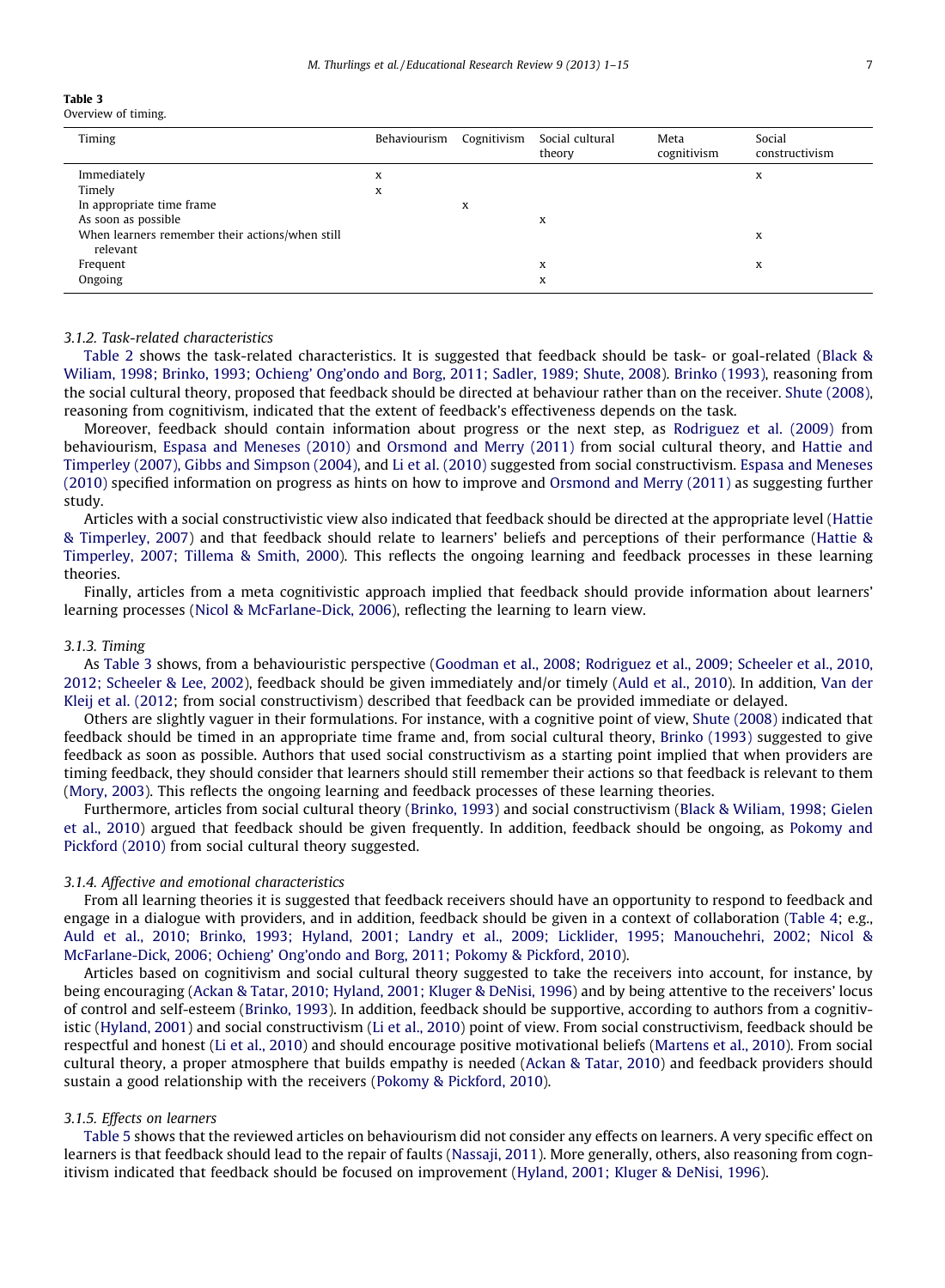# <span id="page-7-0"></span>Table 4

Overview of affective and emotional characteristics.

| Affective/emotional                                                 | Behaviourism | Cognitivism | Social cultural<br>theory | Meta<br>cognitivism | Social<br>constructivism |
|---------------------------------------------------------------------|--------------|-------------|---------------------------|---------------------|--------------------------|
| Giving opportunity to respond, dialogue/context of<br>collaboration | X            | x           | x                         | x                   | X                        |
| Encouraging                                                         |              | X           | X                         |                     |                          |
| Sensitive to receiver's locus of control                            |              |             | x                         |                     |                          |
| Self-esteem                                                         |              |             | X                         |                     |                          |
| Supporting                                                          |              | x           |                           |                     | X                        |
| Respectful/honest                                                   |              |             |                           |                     | X                        |
| Encourages positive motivational beliefs                            |              |             |                           |                     | X                        |
| Proper atmosphere, building empathy                                 |              |             | x                         |                     |                          |
| Good relationship with feedback provider                            |              |             | x                         |                     |                          |

#### Table 5

Overview of effects on learners.

| Effect on learners                                                        | Behaviourism | Cognitivism | Social cultural<br>theory | Meta<br>cognitivism | Social<br>constructivism |
|---------------------------------------------------------------------------|--------------|-------------|---------------------------|---------------------|--------------------------|
| Repair of faults                                                          |              | X           |                           |                     |                          |
| Focused on improvement                                                    |              | X           |                           |                     |                          |
| Supporting learner in getting clear idea of what standard<br>aimed for is |              |             | X                         | X                   |                          |
| Supporting learner in comparing their performance with<br>standard        |              |             | X                         | X                   |                          |
| Supporting learner to engage in action to close gap                       |              |             | x                         | X                   | x                        |
| Acted upon                                                                |              |             |                           |                     | x                        |
| Creating cognitive dissonance                                             |              |             | X                         |                     |                          |
| Obtain further information                                                |              |             | X                         |                     |                          |
| Engaging students in thinking                                             |              |             | X                         |                     | x                        |

From social cultural theory, meta cognitivism, and social constructivism, it is important that feedback supports learners to become familiar with the standard aimed for, to know the gap between their actual and the desired performance, and then to close this gap ([Gibbs & Simpson, 2004; Nicol & McFarlane-Dick, 2006; Pokomy & Pickford, 2010; Sadler, 1989\)](#page-13-0). This reflects the learning to learn ideas from meta cognitivism. In other words, from a social constructivistic view, it is important that feedback should be acted upon [\(Gibbs & Simpson, 2004; Segers et al., 2008\)](#page-13-0).

Articles from the social cultural theory are more specific as they suggested that feedback should create cognitive dissonance [\(Brinko, 1993](#page-13-0)) and that feedback should invite to obtain further information needed to accomplish a task ([Espasa &](#page-13-0) [Meneses, 2010](#page-13-0)). Moreover, feedback should engage students in thinking, as [Orsmond and Merry \(2011\)](#page-13-0) from a social cultural point of view and [Fund \(2010\)](#page-13-0) from a social constructivistic point of view suggested. [Fund \(2010\)](#page-13-0) explicitly indicated that students should be engaged in thinking of alternative strategies to learn from journal writing.

# 3.2. Feedback processes and learning theories

Section 3.1 attended to the first research question (see Section 1) and addressed all mentioned characteristics of feedback that were considered effective. The second research question focuses on those feedback characteristics that were studied in relation to the feedback process as a whole and is addressed in this section (Section 3.2), which further examines the models. Here, a distinction is made between effective feedback to students and/or pupils and effective feedback to teachers, student teachers and/or adult learners.

# 3.2.1. Behaviourism

Of the 10 reviewed articles, two focused on students and pupils and eight focused on (student) teachers. The former are addressed first; the latter second.

Examination of model: students and pupils. [Werts et al. \(1995\)](#page-14-0) illustrated mixed results on the three types of instructional feedback; it is unclear which type is the most effective. [Ferreira et al. \(2007\)](#page-13-0) investigated two approaches to corrective feedback in language education: the GAS strategy (i.e., Giving Answers Strategy) in which teachers provide the correct answer, and the PAS strategy (i.e., Prompting Answers Strategy) in which teachers support and evoke learners to provide the correct answer. Their findings showed that GAS was applied more often than PAS; however, PAS was shown to improve student performances in the classroom significantly.

Examination of model: (student) teachers and adult learners. Four articles from a behaviouristic point of view investigated feedback via bug-in-the-ear technology and its effects on (student) teachers' teaching behaviours [\(Goodman et al., 2008;](#page-13-0)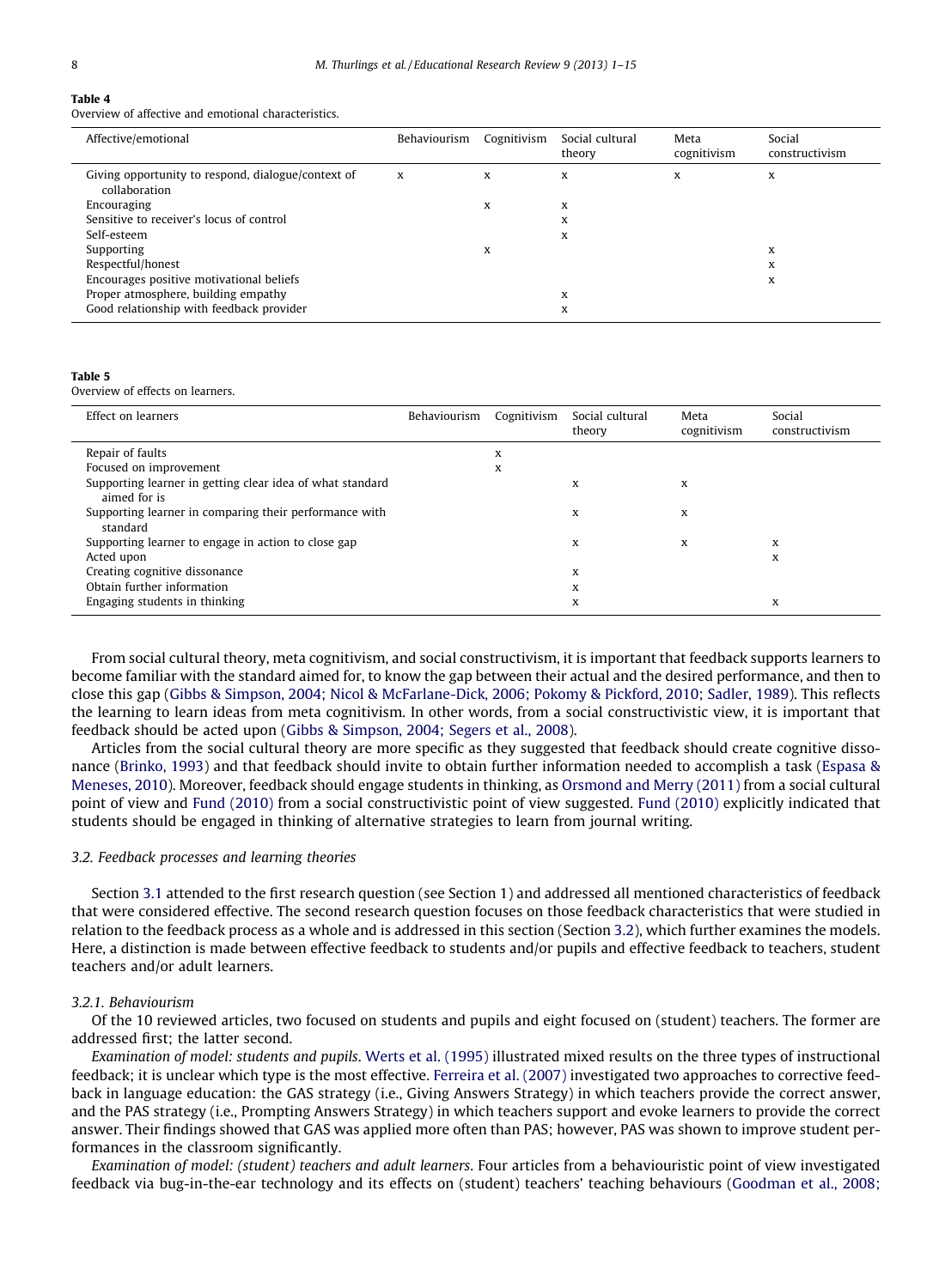[Scheeler et al., 2010, 2012; Scheeler & Lee, 2002\)](#page-13-0). All of them concluded that immediate feedback is effective, and, in addition, [Goodman et al. \(2008\)](#page-13-0) and [Scheeler et al. \(2010\)](#page-14-0) advised that feedback should be specific and corrective. An overwhelming majority of these (student) teachers showed 90–100% of the desired behaviour in short term and in the 2010 study, Scheeler et al.'s participants showed their desired behaviour in the long term as well as in other situations in 75– 100% of the cases.

Three others examined the effect of performance feedback on (student) teachers' teaching behaviours ([Auld et al., 2010;](#page-12-0) [Duchaine et al., 2011; Rodriguez et al., 2009\)](#page-12-0). In these studies, performance feedback revealed the number of desired teachers' behaviours to the (student) teachers. Most of this feedback was provided immediately. Each study drew the same conclusion: the performance feedback led to an increase of the desired teaching behaviour. In [Auld et al.'s \(2010\)](#page-12-0) and [Rodriguez](#page-14-0) [et al.'s \(2009\)](#page-14-0) studies, the students also showed an increase of their desired behaviour (e.g., less interrupting in Rodriguez et al.).

These seven studies show similar results: immediate and corrective feedback leads to the implementation of desired teacher behaviour. Some studies showed positive long term effects and a few showed positive effects on the students. However, the sample in each of these studies was pretty small: it ranged from three to seven participants.

[Ochieng' Ong'ondo and Borg \(2011\)](#page-13-0) used a completely different approach and interviewed student teachers, their coteachers, and mentors (i.e., teacher educators) in Kenya about their experiences with feedback in the student teachers' internships. We could not use this data in the feedback model, because it reviewed perceptions of feedback and did not connect it to learning outcomes. To sum up their findings, student teachers perceived feedback to be focused on general pedagogy instead of teaching English. In addition, feedback was perceived as evaluative, corrective, and direct and lacked opportunities for reflection. These interview findings were confirmed by observations of written feedback provided to the student teachers.

# 3.2.2. Cognitivism

Of the 10 reviewed articles, eight focused on students, one focused on adult learners, and one was not included in this part of the review, because it did not examine relations of the feedback model.

Examination of model: students and pupils. Both [Baker and Bricker \(2010\)](#page-12-0) and [Van Beuningen et al. \(2012\)](#page-14-0) studied the effect of direct and indirect corrective feedback in the context of language learning; [Baker and Bricker \(2010\)](#page-12-0) also distinguished hedging feedback. [Baker and Bricker \(2010\)](#page-12-0) showed that learners were fast but not accurate in improving errors when they received indirect or hedging feedback and that learners were slow but accurate in improving errors when they received direct feedback. [Van Beuningen et al. \(2012\)](#page-14-0) showed that direct and indirect feedback led to fewer errors than self-correction or additional practice time. In addition, they found that direct feedback was more appropriate for correcting grammar errors and that indirect feedback was more appropriate for correcting non-grammar errors. These findings differ, however, a major difference between the studies was that in Baker and Bricker's the participants were university students, whereas in Van Beuningen et al.'s the participants were secondary vocation education students. Another difference was that in Van Beuningen et al.'s study only second language learners (L2) participated and that in Baker and Bricker's study both L2 and native learners participated, yet most outcomes were similar for both groups, except that L2 learners were slowest in recognizing hedging feedback.

In order to enrich learning outcomes, feedback should be directed at the task [\(Ashwell, 2000; Kluger & DeNisi, 1996\)](#page-12-0) and be specific, detailed, and clear [\(Shute, 2008\)](#page-14-0). Furthermore, feedback should help learners to close the gap between their actual and the desired outcomes. This finding from the reviews by [Kluger and DeNisi \(1996\)](#page-13-0) and [Shute \(2008\)](#page-14-0) probably explains that combined form and content feedback was the best condition for students to improve their writing skills ([Ashwell, 2000\)](#page-12-0), that the way in which feedback is communicated (i.e., on-tape or written) did not matter ([Morra & Asis,](#page-13-0) [2009\)](#page-13-0), that elaborated feedback before KCR (Knowledge of Correct Response) with the opportunity to revise leads to better learning outcomes in language learning that KCR only [\(Murphy, 2010\)](#page-13-0), that both direct and indirect corrective feedback leads to less errors than self-correction or additional practice time [\(Van Beuningen et al., 2012\)](#page-14-0), that direct feedback led to more accuracy in improving errors than indirect or hedging feedback [\(Baker & Bricker, 2010](#page-12-0)), and that the PAS strategy was significantly better in improving students' language skills than the GAS strategy ([Ferreira et al., 2007\)](#page-13-0).

Examination of model: (student) teachers and adult learners. [Nassaji \(2011\)](#page-13-0) is the only one who focused on adult learners in second language learning in the cognitive perspective. Similar to [Van Beuningen et al. \(2012\)](#page-14-0) and [Baker and Bricker \(2010\)](#page-12-0), he made a distinction between feedback that corrects an error (recasts) and feedback that encourages to self-repair an error (elicitations). Both recasts and elicitations led to improvements in the short term, however, the effects of recasts reduced over time. Only when the recasts were repeated several time, the effect remained positive. This shows that learners need to be actively involved in improving their errors.

#### 3.2.3. Social cultural theory

Even though 17 articles that reasoned from social cultural theory were reviewed, nine of these were included in the model. The other eight articles did not describe or investigate relations that could be included in the model ([Chi, 1996; Chi et al.,](#page-13-0) [2001; Chin, 2006; Oliver, 2000; Ovando, 2005; Peterson, 2009; Tang & Harrison, 2011; Tuzi, 2001\)](#page-13-0). Five of the nine included articles focused on students; four focused on (student) teachers.

Examination of model: students and pupils. Most reviewed articles did not provide results on what feedback should be like in order to enhance learning outcomes; they touched upon the subject, but did not investigate (parts of) the process. A few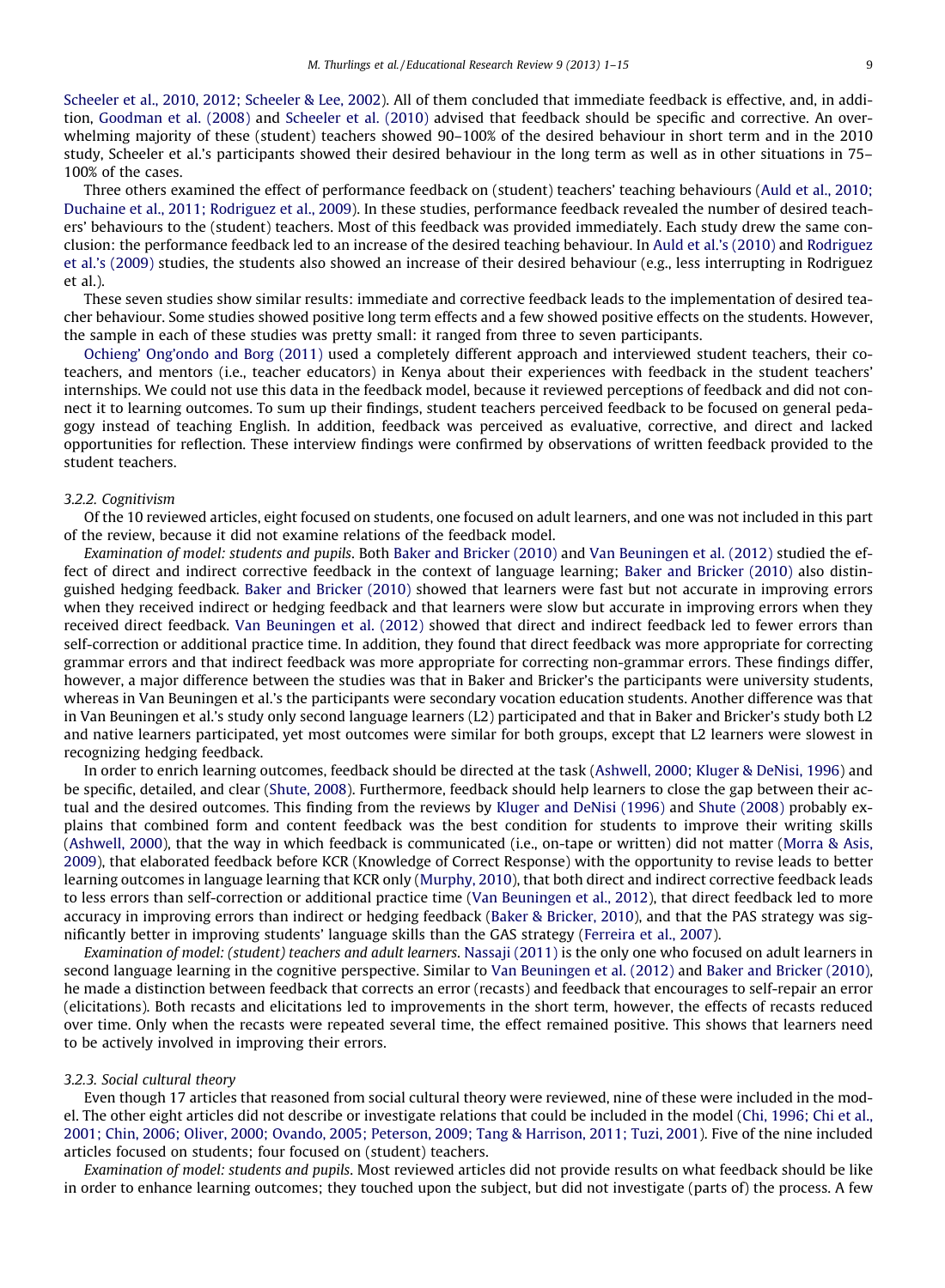articles illustrated that focussing on a specific issue that learners can improve, for instance by giving form and content feedback, is an appropriate approach [\(De Kleijn et al., 2009; Yeh & Lo, 2009](#page-13-0)).

One study examined the effects of polite versus direct tutoring by a web-based tutor ([McLaren et al., 2011\)](#page-13-0). The findings showed that polite tutoring only had a positive effect on students that made many errors, and these effects were only shown in the short term. There were no differences in outcomes between the groups, or between high- and low-performing students.

Two studies investigated perceptions of feedback. [Orsmond and Merry \(2011\)](#page-13-0) interviewed biology students, who argued that feedback would be most helpful for learning if it corrects errors, provides guidance and insights into what their tutor wants, and adds meaning. [Pokomy and Pickford \(2010\)](#page-14-0) interviewed first and final year university students and compared their perceptions. First year students preferred summative feedback, while last year students preferred formative feedback. Last year students thought useful feedback provides insights into what their teachers ask for (cf. [Orsmond & Merry, 2011](#page-13-0)) such that they can compare their own and the desired behaviour. Both groups indicated that dialogue and relations with the providers are important.

Examination of model: (student) teachers and adult learners. From social cultural theory, [Brinko \(1993\)](#page-13-0) focused on faculty staff, [Tang and Chow \(2007\)](#page-14-0) on student teachers, [Espasa and Meneses \(2010\)](#page-13-0) on adult learners, and [Ackan and Tatar \(2010\)](#page-12-0) interviewed student teachers, their co-teachers, and their mentors (i.e., teacher educators). [Ackan and Tatar \(2010\)](#page-12-0) did not focus on feedback processes, [Tang and Chow \(2007\)](#page-14-0) revealed different types of feedback, and [Brinko \(1993\)](#page-13-0) provided several recommendations on feedback processes. However, none of the authors empirically tested this. [Brinko \(1993\)](#page-13-0) concluded that timely and specific feedback is effective. [Espasa and Meneses \(2010\)](#page-13-0) concluded that formative feedback supports learning processes and that it leads to general satisfaction with the course.

[Brinko \(1993\)](#page-13-0), in a review on effective feedback for faculty staff, provided insights into what effective feedback is like. Feedback should be mediated by a consultant and given by multiple sources that are of the same or lower status than receivers and receivers should also give feedback to themselves. Feedback should be perceived as credible and well-intentioned. In addition, feedback should be accurate, contain concrete and specific information, be directed at the task, descriptive, and create cognitive dissonance. Concerning receivers, [Brinko \(1993\)](#page-13-0) recommended to take into account their locus of control and self-esteem, negative feedback should be sandwiched between positive remarks, feedback should reduce uncertainty, be relevant and meaningful, focused on the goals, frequently given, and receivers should welcome feedback.

#### 3.2.4. Meta cognitivism

Two of the articles focused on student learning; one focused on teacher professional development.

Examination of model: students and pupils. [Sadler \(1989\)](#page-14-0) and [Nicol and McFarlane-Dick \(2006\)](#page-13-0) agreed that learners should become familiar with the gap between their actual and desired outcomes and should be capable of closing this gap. The feedback provided should allow for this, however, the articles do not elaborate how and what kind of feedback should be provided.

Examination of model: (student) teachers and adult learners. [Timperley and Parr \(2007\)](#page-14-0) focused on teacher professional development. They reported on a large scale professional development program, however, they did not elaborated on results of coded feedback episodes.

# 3.2.5. Social constructivism

One article was not included in the model, because it did not propose or prove what feedback should be like [\(Schelfhout](#page-14-0) [et al., 2004](#page-14-0)). Fourteen articles focused on student learning and six focused on (student) teachers.

Examination of model: students and pupils. Five reviewed articles examined students' perceptions of the learning environment and feedback ([Brandt, 2008; MacDonald, 2001; Segers et al., 2008; Tillema & Smith, 2000; Weaver, 2006](#page-13-0)). Two of them found significant results. [Tillema and Smith \(2000\)](#page-14-0) studied how students used feedback on the development of their portfolios. They showed that perceptions of feedback significantly influenced perceived outcomes. [Segers et al. \(2008\)](#page-14-0) investigated how perceptions of the learning environment and feedback influenced approaches to learning. Their findings showed that more positive perceptions of quantity and quality of feedback increased their deep approaches to learning, and in addition, that intentions to do something with the received feedback increased their deep approaches of learning.

[Fund \(2010\)](#page-13-0) argued, based on an in-depth analysis of two participants, that feedback reinforces reflection. This feedback should be reinforcing, challenging, thorough and sincere, radiate faith, and have a friendly nature.

Other studies examined the relation between feedback and learning outcomes. [Gielen et al. \(2010\)](#page-13-0) concluded that justification feedback (i.e., an argumentation of, for instance, strengths) reinforces learning outcomes for low performing students. [Li et al. \(2010\)](#page-13-0) found a significant relationship between the quality of feedback (i.e., identification of central issues and constructive comments) and the quality of students' projects if controlled for students' initial projects. [Martens et al.](#page-13-0) [\(2010\)](#page-13-0) revealed that positive feedback positively affects motivation and feelings of competence, autonomy, and relatedness, yet positive feedback did not relate to the final grades. [Van der Kleij et al. \(2012\)](#page-14-0) investigated the effects of Knowledge of Correct Response (KCR) and elaborated feedback (EF) in immediate and delayed conditions. There were no differences between the groups' performances, however, students preferred EF above KCR and immediate above delayed feedback and thought that this was most helpful for their learning.

Other reviewed articles were reviews of literature ([Black & Wiliam, 1998; Gibbs & Simpson, 2004; Hattie & Timperley,](#page-13-0) [2007; Mory, 2003](#page-13-0)). The conditions that support formative assessment described by [Gibbs and Simpson \(2004\)](#page-13-0) were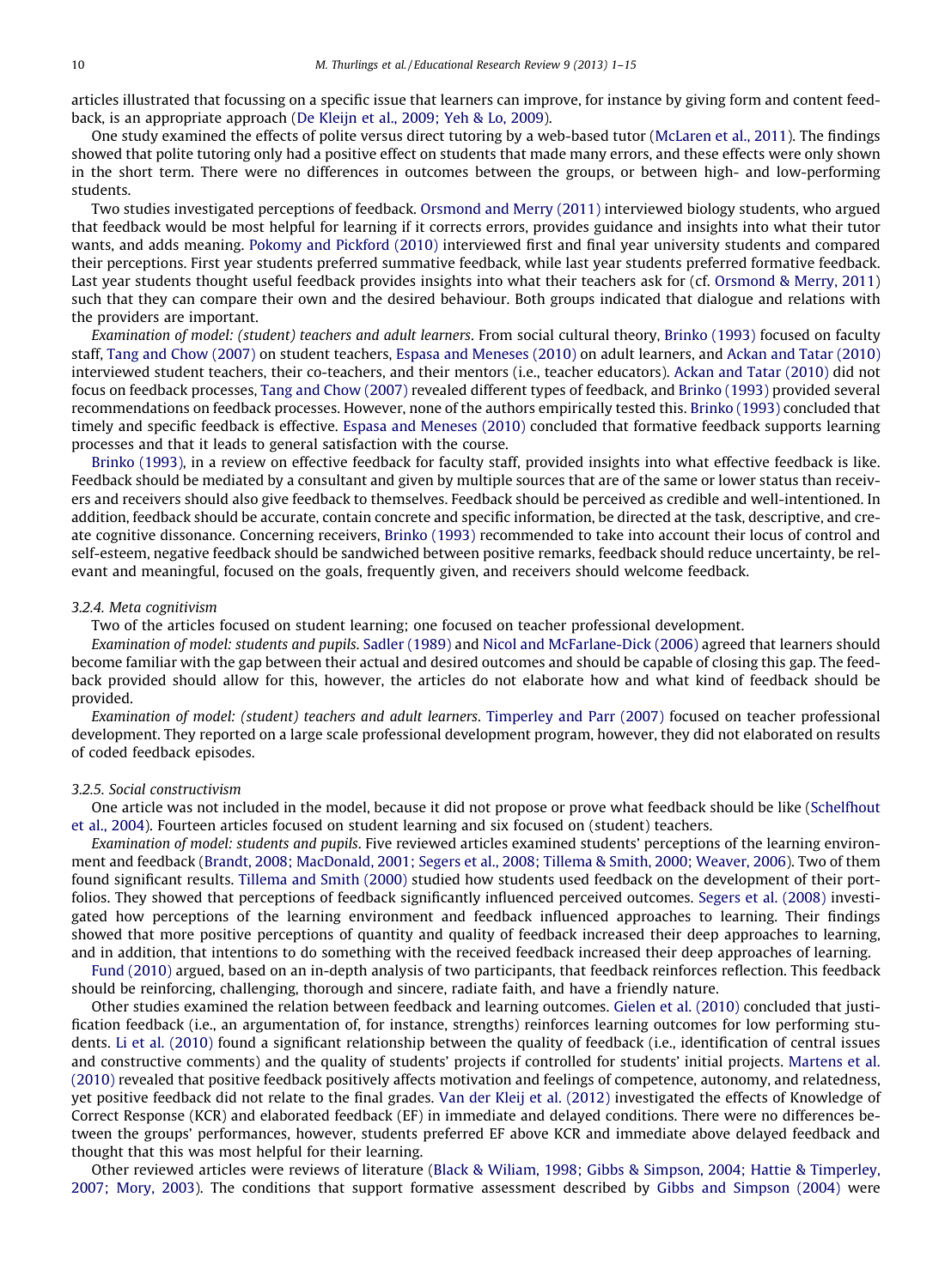confirmed by [Segers et al. \(2008\)](#page-14-0); however, [Gielen et al. \(2010\),](#page-13-0) who implemented a reply form for students to explain how they used the feedback (one of these conditions) showed that this form did not affect performance. [Mory \(2003\)](#page-13-0) explicitly elaborated on effective feedback from a constructivist point of view. Effective feedback guides learners towards internal reality, facilitates knowledge construction, helping to build symbols, and is given in the context of human experience; gives general, mental construction 'tool kits', and the meaning within feedback message is determined by internal understanding.

Examination of model: (student) teachers and adult learners. From social constructivism, [Licklider \(1995\)](#page-13-0) and [Landry et al.](#page-13-0) [\(2009\)](#page-13-0) focused on teachers, [Colasante \(2011\)](#page-13-0), [Manouchehri \(2002\)](#page-13-0) and [Brandt \(2008\)](#page-13-0) on student teachers, [Yang and Liu](#page-14-0) [\(2004\)](#page-14-0) on teachers and student teachers, and [Kretlow and Bartholomew \(2010\)](#page-13-0) reviewed studies on coaching programs for teachers. [Manouchehri \(2002\)](#page-13-0) concluded that feedback is part of peer coaching and professional development and [Yang](#page-14-0) [and Liu \(2004\), Brandt \(2008\)](#page-14-0), and [Colasante \(2011\)](#page-13-0) investigated perceptions.

One reviewed article, out of 21, actually investigated the relation between feedback processes and learning outcomes. [Landry et al. \(2009\)](#page-13-0) conducted a large scale project on professional development for teachers in the context of writing education. They used a two-by-two framework: teachers either received mentoring or none; and received simple or extended feedback on the progress of their students. In addition, a control group was used. Their study showed that teachers who received mentoring and extended feedback significantly improved the task at hand, namely writing teacher strategies and that their students achieved better learning outcomes. The mentoring consisted of classroom visits, evaluating the classroom environment using the Teacher Behaviour Rating Scale, and follow-up mentoring sessions. However, it was unclear what exactly happened during the mentoring sessions.

[Licklider \(1995\)](#page-13-0) investigated perceptions of peer feedback among eleven teachers and short term effects of the peer feedback on classroom instruction. Her findings showed positive short term effects in the classroom; however, it was unclear whether these effects are significant. In addition, teachers reported that they learned more from practicing instruction and giving feedback than from receiving feedback.

[Landry et al.'s \(2009\)](#page-13-0) and [Licklider's \(1995\)](#page-13-0) findings align with [Kretlow and Bartholomew's \(2010\)](#page-13-0) review study on coaching programs for teachers. They concluded that coaching in which feedback is incorporated leads to the improvement of teaching.

[Yang and Liu \(2004\)](#page-14-0) investigated perceptions of (student) teachers participating in an online environment in which they discussed their experiences. Similarly, [Colasante \(2011\)](#page-13-0) examined student teachers' perceptions of feedback using an annotation tool. Their findings indicated that the participants were positive about the online environment and the received feedback. In addition, participants from [Yang and Liu's \(2004\)](#page-14-0) study found that they received too much positive feedback.

# 4. Conclusions and discussion

The aim of this article was to review feedback to teachers. Three research questions were addressed. These research questions were formulated as follows: (a) To what extent does a learning theory influence characteristics of considered effective feedback? (b) To what extent does a learning theory influence feedback processes in pupil and student learning? and (c) To what extent does a learning theory influence feedback processes in (student) teacher and adult learning?

The general conclusions and recommendations described here are build upon the reviewed articles. Only when a majority of authors recommended a specific characteristic for effective feedback, this characteristic was recorded into this conclusions and recommendations section. So, suggestions from only one study were not incorporated. In addition, findings from other review studies were given more weight. Moreover, if certain characteristics are not reported as being effective from a certain learning theory, this does not suggest that this characteristic is not effective, yet, it was not shown to be effective in the articles we reviewed.

Findings from the first research question suggest that there are differences between the learning theories and that several characteristics are considered effective only from one learning theory. For instance, from meta cognitivism, it is important to leave the control with the learners; and from social constructivism, it is important to give constructive feedback. Yet, similarities were also found. Independent of a learning theory effective feedback is task- or goal-directed, specific, and neutral. In addition, characteristics of the learners should be taken into account and the learners should be supported and respected. Furthermore, there seem to be four rules of thumb, which reflect the majority of what is believed to be effective in three to four learning theories. First, feedback receivers should have an opportunity to engage in dialogue with feedback providers, except for behaviourism. Second, in behaviourism and cognitivism feedback should elaborate on errors that have been made: an indication of whether learners made a mistake or not is not enough. This finding was also found for social cultural theory and social constructivism that suggested that justification is needed. Third, feedback should contribute to further improve learning, except for behaviourism. Fourth, timing of feedback should be immediate, according to behaviourism which contrasts the other learning theories, which mainly suggested that feedback should be given frequently, as soon as possible, and when it is still relevant for the learners.

Regarding the second research question, the examined feedback models mainly reflect the learning processes as they are postulated from all learning theories. Except for behaviourism, which has the most straightforward feedback process, no articles investigated the whole learning processes. The feedback processes in all other learning theories are more complex, which makes it more complicated to examine the whole process. In contrast to the first research question, this research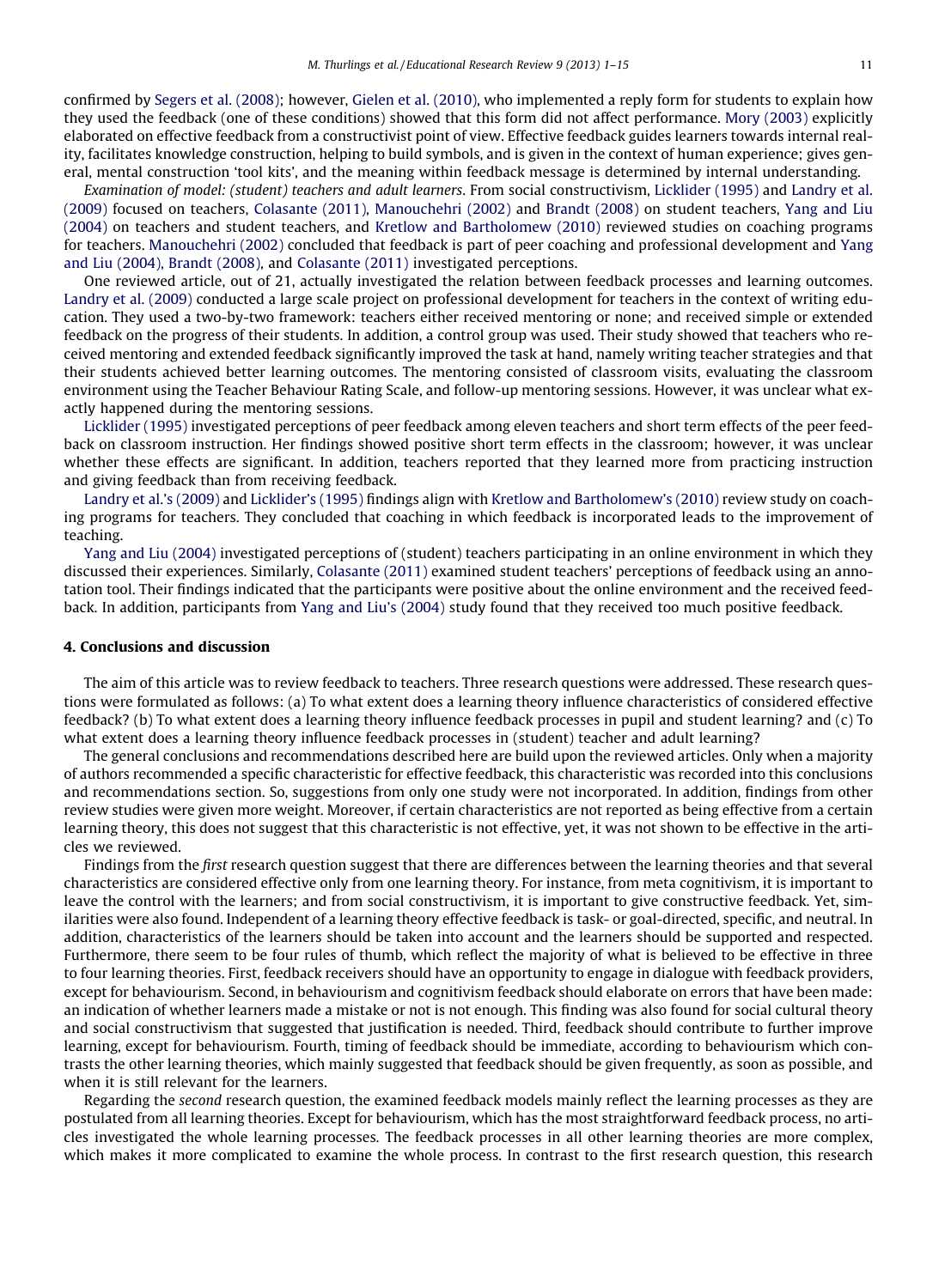question distinguishes identified feedback from proven feedback. Based on the examination of the models, it can be concluded that feedback processes for students and pupils are more effective if feedback is:

- corrective in such a way that learners are guided to provide the right answer (extracted from behaviourism),
- focused on the task, specific, detailed, clear, corrective in such a way that learners are guided to give the right answer, and helping learners to close the gap between their actual and the desired performance (extracted from cognitivism),
- specific, providing insights into the desired behaviour, and provided in a dialogue in which good relations exist between receivers and providers (extracted from social cultural theory),
- helping to become familiar with the gap between an actual and desired performance and to close the gap (extracted from meta cognitivism),
- task and/or goal-directed, focused on the learning process, specific, in time and frequent, positive, unbiased, non judging, constructive, holds elaborations and/or justifications, and encouraging dialogue (extracted from social constructivism).

Findings from the third research question show that effective feedback to (student) teachers is:

- immediate, specific, and corrective (extracted from behaviourism),
- $\bullet$  elaborative, actively engages learners in correcting their errors (extracted from cognitivism),
- timely, specific, formative, accurate, concrete, specific, focused on the task and/or goal, descriptive, frequently, and creating cognitive dissonance (extracted from social cultural theory),
- provided in the context of coaching and/or peer coaching, constructive, not only positive (extracted from social constructivism).

No clear recommendations were provided from meta cognitivism.

Because we used the same method for analysing feedback processes in student learning and teacher learning, we can compare the findings of research questions 2 and 3. Regarding behaviourism, feedback should be corrective to any learner. For teachers, it was argued that it should be immediate and specific. Concerning cognitivism, feedback should be elaborative about errors and it should encourage learners to actively engage in correcting these errors. For students, feedback should be focused on the task, specific, detailed, and clear. Regarding social cultural theory, feedback should be specific for any learner. All other characteristics that are considered effective differ for students and teachers. Concerning meta cognitivism, results lack for feedback to teachers; students should receive feedback that supports them in getting a clear idea of the gap between their performance and the desired performance and to close this gap. Regarding social constructivism, feedback should be constructive and task/and goal-related. For teachers, this feedback should be provided in a (peer) coaching context. Similarly, for students, feedback should encourage dialogue. These findings show that feedback generally does not differ for teachers compared to students. Similar kinds of feedback characteristics are considered and shown effective. Only in social cultural theory, the majority of characteristics differ between the groups.

Notwithstanding the general conclusions and rules of thumb, findings also show that different and sometimes contrasting characteristics of feedback are considered effective within one perspective. For instance, in behaviourism, [Goodman et al.](#page-13-0) [\(2008\)](#page-13-0) suggested that telling somebody what to do leads to the desired outcomes. On the other hand, [Ferreira et al.](#page-13-0) [\(2007\)](#page-13-0) concluded that supporting and evoking somebody to provide the right answer is more effective than telling them what to do. As a consequence, not all contrasting empirical findings can be explained by the learning theory. In addition, the number of reviewed articles differs between the learning theories and between those that focused on students and those that focused on teachers. Furthermore, the task that participants in each study perform can have an influence: learning a language differs from implementing teacher strategies. However, our findings are supported by [Tang and Harrison's](#page-14-0) [\(2011\)](#page-14-0). They revealed three different types of tutors: traditional-autonomous-global (TAG), student-centred (SC), and traditional-local (TL). Each of these types of tutors held different beliefs about what kind of feedback would be most effective. TAG tutors thought that grading was the most helpful kind of feedback to students and that any additional feedback would not benefit their students. SC tutors believed that feedback is more than a grade and that it supports student in improving their learning. TL tutors did not believe that feedback would support learners in improving future assignments and gave very specific, detailed feedback.

Some general rules of thumb were found; however, some guidelines are established that origin in only one learning theory. For instance, only from behaviourism, feedback should be timed immediately. This finding might be explained as follows. Behaviourism is the only learning theory that focuses on changing behaviour; others address the development of knowledge. This may have led to the established guidelines for timing and might explain the mixed results that are reported in feedback research (see for instance [Mory, 2003](#page-13-0) on timing of feedback).

In this review, we have used learning theories as a way to determine what effective feedback among teachers is. The five learning theories provide a chronological perspective of the development of concepts of learning. We do not aim to determine which learning theory is 'better' than the others. We believe that teachers and researchers should become aware of the differences between the learning theories and choose the appropriate feedback mechanism for what they intend to learn their students and consequently implement a certain research context or teaching behaviours.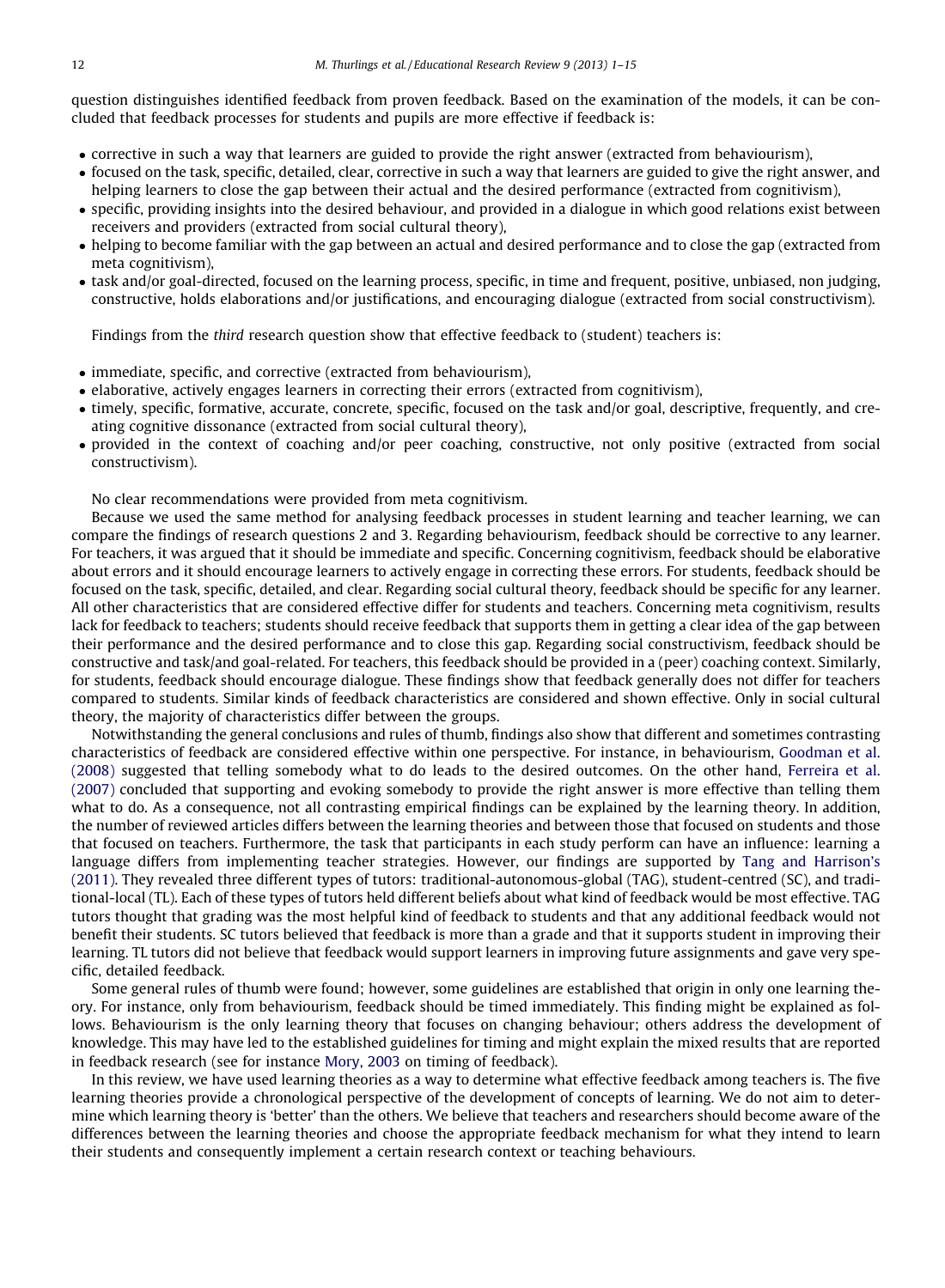<span id="page-12-0"></span>This article shows that feedback processes are complicated. Guidelines for giving effective feedback depend on many aspects: the learners, the tasks at hand, the providers, the feedback message, the context in which feedback is given, and the interaction between these aspects.

# 4.1. Limitations

There are some limitations to this article. First, while some authors explicitly mentioned their learning perspectives, others were less clear from which learning theory they reasoned. In addition, one article combined two learning theory perspectives and was assigned to both learning theories. Second, the learning theories themselves differ in clarity. The learning processes in behaviourism are obvious; however, learning processes in social constructivism are much more complicated and meanings of several characteristics are not always clear. Consequently, few articles examined the feedback process as a whole. Third, the number of reviewed articles differs between the learning theories and between those that focused on students and those that focused on (student) teachers within one learning theory. Finally, some characteristics of feedback lacked clear descriptions in the articles. These limitations influence the comparison of the studies' findings and the established guidelines.

# 4.2. Practical implications

A practical implication for the professional development of teachers is that mentoring and peer coaching programs need to be implemented in schools. These kinds of programs are shown to reinforce teacher professional development. Within these programs, feedback is provided. When teachers are given feedback in mentoring or peer coaching programs, feedback should be specific, clear, and unbiased. In addition, teachers should have the opportunity to engage in dialogue and should be respected and supported. The feedback should support them to further improve their learning processes and feedback should be given frequently. It should be avoided that teachers only receive positive feedback: they need constructive feedback that supports them in their learning processes. These kinds of guidelines can also be used by teacher educators when providing feedback to student teachers during, for instance, their field experience.

Furthermore, teachers could benefit from these kinds of experiences and use these guidelines in their classrooms when giving feedback to their students. This feedback should be task- or goal-related, specific and clear, and unbiased. In addition, teachers should take the learners characteristics into account and use the four rules of thumb. As such, the students can benefit from effective feedback that supports them to achieve better learning outcomes.

When feedback is provided on errors, it is important that this feedback elaborates, explains, and justifies the errors and that it encourages the learners to actively engage in repairing.

#### 4.3. Future research

Feedback processes are complicated and many aspects interact with each other. Future research should acknowledge this complexity and try to comprehend it. Studies need to focus on larger parts of feedback processes such that these processes can be understood. To achieve this, different research methods might be needed. Many studies included in this review examined perceptions of feedback or manipulated feedback characteristics to reveal its effectiveness. Future research can explore feedback processes for instance by means of observation. In an empirical study, we have pilot tested our observational instrument and shown that effectiveness of feedback depends on patterns of feedback instead on one dimensional characteristics [\(Thurlings, Vermeulen, Kreijns, Bastiaens, & Stijnen, 2012\)](#page-14-0).

For future research, we recommend to define, describe, and operationalize terms such as 'sufficient' and 'constructive' in a more precisely manner. This allows researchers and practitioners to better understand the meaning of these terms and from there on use them, either in empirical or review studies as well as in classrooms and teacher professional development.

Several suggestions for future research for the different learning theories are: (a) to use larger samples in the bug-in-ear and performance feedback studies (behaviourism); (b) studies that examine the effects of direct and indirect feedback, because these results were inconclusive (cognitivism); (c) empirical studies that focus on feedback in social cultural theory learning environments for teachers; (d) empirical studies on feedback in meta-cognitivism, both for students and teachers; and (e) studies that explore feedback processes in (peer) coaching settings for teachers.

#### References

Ackan, S., & Tatar, S. (2010). An investigation of the nature of feedback given to pre-service English teachers during their practice teaching experience. Teacher Development, 14(2), 153–172.

Ashwell, T. (2000). Patterns of teacher response to student writing in a multiple-draft composition classroom: Is content feedback followed by form feedback the best method? Journal of Second Language Writing, 9(3), 227–257. http://dx.doi.org/[10.1016/S1060-3743\(00\)00027-8.](http://dx.doi.org/10.1016/S1060-3743(00)00027-8) Atkinson, R. L, Atkinson, R. C, & Hilgard, R. E (1983). Introduction to psychology. San Diego: Harcourt, Brace & Jovanovich.

Auld, R. G., Belfiore, P. J., & Scheeler, M. C. (2010). Increasing pre-service teachers' use of differential reinforcement: Effects of performance feedback on consequences for student behavior. Journal of Behavioral Education, 19, 169–183. http://dx.doi.org/[10.1007/s10864-010-9107-4.](http://dx.doi.org/10.1007/s10864-010-9107-4)

Baker, W., & Bricker, R. H. (2010). The effects of direct and indirect speech acts on native English and ESL speakers' perception of teacher written feedback. System, 38, 75–84. http://dx.doi.org/[10.1016/j.system.2009.12.007.](http://dx.doi.org/10.1016/j.system.2009.12.007)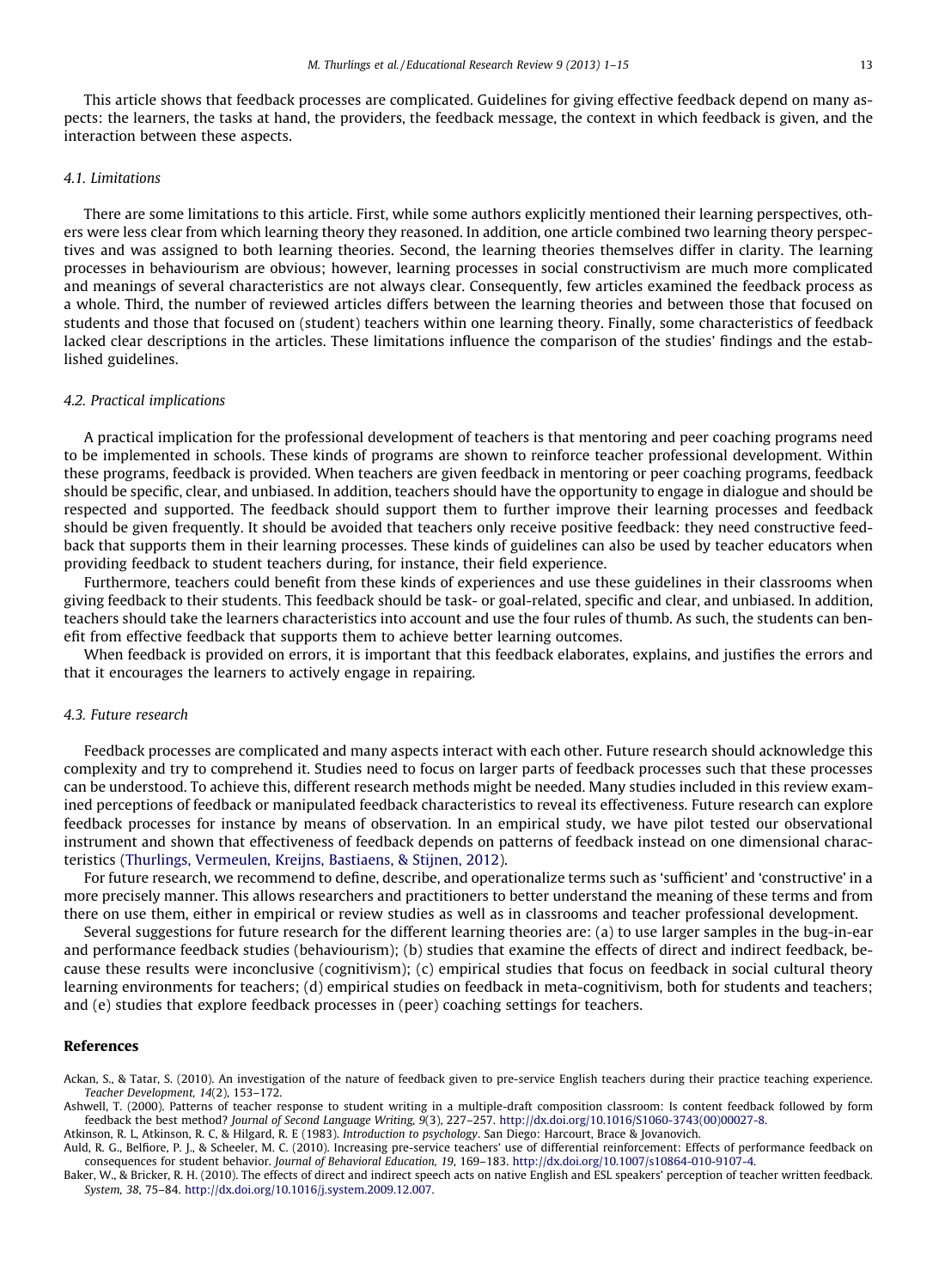<span id="page-13-0"></span>Black, P., & Wiliam, D. (1998). Assessment and classroom learning. Assessment in Education: Principles, Policy & Practice, 5(1), 7–68. http://dx.doi.org/[10.1080/](http://dx.doi.org/10.1080/0969595980050102) [0969595980050102.](http://dx.doi.org/10.1080/0969595980050102)

Boekaerts, M., Pintrich, P. R., & Zeidner, M. (2000). Handbook of self-regulation. San Diego: Academic Press.

Boekaerts, M., & Simons, P. R. J. (1995). Leren en instructie: Psychologie van de leerling en het leerproces [Learning and instruction: Psychology of the student and the learning process]. Assen: Van Gorcum.

Brandt, C. (2008). Integrating feedback and reflection in teacher preparation. ELT Journal, 62(1), 37–46. http://dx.doi.org/[10.1093/elt/ccm076.](http://dx.doi.org/10.1093/elt/ccm076)

Brinko, K. T. (1993). The practice of giving feedback to improve teaching: What is effective? The Journal of Higher Education, 64(5), 574-593. Retrieved from <<http://www.jstor.org/stable/2959994>>

- Brown, A. (1987). Metacognition, executive control, self-regulation, and other more mysterious mechanisms. In F. E. Weinart & R. H. Kluwe (Eds.), Metacognition, motivation, and understanding (pp. 65–116). Hillsdale, NJ: Lawrence Erlbaum.
- Chi, M. T. H. (1996). Constructing self-explanations and scaffolded explanations in tutoring. Applied Cognitive Psychology, 10, S33–S49. http://dx.doi.org/ [10.1002/\(SICI\)1099-0720\(199611\)10:7.](http://dx.doi.org/10.1002/(SICI)1099-0720(199611)10:7)
- Chi, M. T. H., Siler, S. A., Jeong, H., Yamauchi, T., & Hausmann, R. G. (2001). Learning from human tutoring. Cognitive Science, 25(4), 471–533. http:// dx.doi.org[/10.1207/s15516709cog2504\\_1.](http://dx.doi.org/10.1207/s15516709cog2504_1)
- Chin, C. (2006). Classroom interaction in science: Teacher questioning and feedback to students' responses. International Journal of Science Education, 28(11), 1315–1346. http://dx.doi.org[/10.1080/09500690600621100.](http://dx.doi.org/10.1080/09500690600621100)
- Colasante, M. (2011). Using video annotation to reflect on and evaluate physical education pre-service teaching practice. Australasian Journal of Educational Technology, 27(1), 66–88.
- Cordingley, P., Bell, M., Thomason, S., & Firth, A. (2005). The impact of collaborative continuing professional development (CPD) on classroom teaching and learning. Review: How do collaborative and sustained CPD and sustained but not collaborative CPD affect teaching and learning? Research Evidence in Education Library. London: EPPI-Centre, Social Science Research Unit, Institute of Education, University of London.
- De Kleijn, R. A. M., Mainhard, M. T., Meijer, P. C., & Brekelmans, M. (2009). Perceptions of supervisor–student relationship and feedback in master's thesis supervision. Paper presented at the Onderwijs Research Dagen, Leuven.
- Driscoll, M. P. (2000). Psychology of learning for instruction (2nd ed.). Boston: Allyn and Bacon.

Duchaine, E. L., Jolivette, K., & Fredrick, L. D. (2011). The effect of teacher coaching with performance feedback on behavior-specific praise in inclusion classrooms. Education and Treatment of Children, 34(2), 209–227.

- Espasa, A., & Meneses, J. (2010). Analysing feedback processes in an online teaching and learning environment: An exploratory study. Higher Education, 59, 277–292. http://dx.doi.org/[10.1007/s10734-009-9247-4.](http://dx.doi.org/10.1007/s10734-009-9247-4)
- Ferreira, A., Moore, J. D., & Mellish, C. (2007). A study of feedback strategies in foreign language classrooms and tutorials with implications for intelligent computer-assisted language learning systems. International Journal of Artificial Intelligence in Education, 17(4), 389–422.
- Fund, Z. (2010). Effects of communities of reflecting peers on student–teacher development Including in-depth case studies. Teachers and Teaching: Theory and Practice, 16(6), 679–701. http://dx.doi.org[/10.1080/13540602.2010.517686.](http://dx.doi.org/10.1080/13540602.2010.517686)
- Garner, R. (1987). Metacognition and reading comprehension. Norwood, NJ: Ablex Publishing.

Gibbs, G., & Simpson, C. (2004). Conditions under which assessment supports students' learning. Learning and Teaching in Higher Education, 1, 3–31.

- Gielen, S., Peeters, E., Dochy, F., Onghena, P., & Struyven, K. (2010). Improving the effectiveness of peer feedback for learning. Learning and Instruction, 20, 304–315. http://dx.doi.org/[10.1016/j.learninstruc.2009.08.007.](http://dx.doi.org/10.1016/j.learninstruc.2009.08.007)
- Goodman, J. I., Brady, M. P., Duffy, M. L., Scott, J., & Pollard, N. E. (2008). The effects of ''bug-in-ear'' supervision on special education teachers' delivery of learn units. Focus on Autism and Other Developmental Disabilities, 23(4), 207–216. http://dx.doi.org[/10.1177/1088357608324713.](http://dx.doi.org/10.1177/1088357608324713)
- Hattie, J. (2009). Visible learning: A synthesis of over 800 meta-analyses relating to achievement. London: Routledge.
- Hattie, J., & Timperley, H. (2007). The power of feedback. Review of Educational Research, 77(1), 81–112. http://dx.doi.org/[10.3102/003465430298487.](http://dx.doi.org/10.3102/003465430298487) Hyland, F. (2001). Providing effective support: Investigating feedback to distance language learners. Open Learning, 16(3), 233–247. http://dx.doi.org/ [10.1080/02680510120084959.](http://dx.doi.org/10.1080/02680510120084959)
- Jonassen, D. H. (1991). Evaluating constructivist learning. Educational Technology, 31(9), 28–33.
- Kluger, A. N., & DeNisi, A. (1996). The effects of feedback interventions on performance: A historical review, a meta-analysis, and a preliminary feedback intervention theory. Psychological Bulletin, 119(2), 254–284. http://dx.doi.org/[10.1037/0033-2909.119.2.254.](http://dx.doi.org/10.1037/0033-2909.119.2.254)
- Kretlow, A. G., & Bartholomew, C. C. (2010). Using coaching to improve the fidelity of evidence-based practices: A review of studies. Teacher Education and Special Education, 33(4), 279–299. http://dx.doi.org/[10.1177/0888406410371643.](http://dx.doi.org/10.1177/0888406410371643)
- Landry, S. H., Anthony, J. L., Swank, P. R., & Monseque-Bailey, P. (2009). Effectiveness of comprehensive professional development for teachers of at-risk preschoolers. Journal of Educational Psychology, 101(2), 448–465. http://dx.doi.org/[10.1037/a0013842.](http://dx.doi.org/10.1037/a0013842)
- Li, L., Liu, X., & Steckelberg, A. L. (2010). Assessor or assessee: How student learning improves by giving and receiving peer feedback. British Journal of Educational Technology, 41(3), 525–536. http://dx.doi.org[/10.1111/j.1467-8535.2009.00968.x.](http://dx.doi.org/10.1111/j.1467-8535.2009.00968.x)
- Licklider, B. L. (1995). The effects of peer coaching cycles on teacher use of a complex teaching skill and teachers' sense of efficacy. Journal of Personnel Evaluation in Education, 9, 55–68. http://dx.doi.org[/10.1007/BF00975249.](http://dx.doi.org/10.1007/BF00975249)
- MacDonald, J. (2001). Exploiting online interactivity to enhance assignment development and feedback in distance education. Open Learning, 16(2), 179–189. http://dx.doi.org/[10.1080/02680510120050334.](http://dx.doi.org/10.1080/02680510120050334)
- Manouchehri, A. (2002). Developing teaching knowledge through peer discourse. Teaching and Teacher Education, 18(6), 715–737. http://dx.doi.org/[10.1016/](http://dx.doi.org/10.1016/S0742-051X(02)00030-6) [S0742-051X\(02\)00030-6.](http://dx.doi.org/10.1016/S0742-051X(02)00030-6)
- Martens, R., de Brabander, C., Rozendaal, J., Boekaerts, M., & Van der Leeden, R. (2010). Inducing mind sets in self-regulated learning with motivational information. Educational Studies, 36(3), 311–327. http://dx.doi.org[/10.1080/03055690903424915.](http://dx.doi.org/10.1080/03055690903424915)
- McLaren, B. M., DeLeeuw, K. E., & Mayer, R. E. (2011). Polite web-based intelligent tutors: Can they improve learning in classrooms? Computers & Education, 56, 574–584. http://dx.doi.org[/10.1016/j.compedu.2010.09.019.](http://dx.doi.org/10.1016/j.compedu.2010.09.019)
- Morra, A. M., & Asis, M. I. (2009). The effect of audio and written teacher responses on EFL student revision. Journal of College Reading and Learning, 39(2), 68–82.
- Mory, E. H. (2003). Feedback research revisited. In D. H. Jonassen (Ed.), Handbook of research for educational communications and technology (pp. 745–783). New York: MacMillan Library Reference.
- Murphy, P. (2010). Web-based collaborative reading exercises for learners in remote locations: The effects of computer-mediated feedback and interaction via computer-mediated communication. ReCALL, 22(2), 112–134. http://dx.doi.org[/10.1017/S0958344010000030.](http://dx.doi.org/10.1017/S0958344010000030)
- Nassaji, H. (2011). Immediate learner repair and its relationship with learning targeted forms in dyadic interaction. System, 39, 17–29. http://dx.doi.org/ [10.1016/j.system.2011.01.016.](http://dx.doi.org/10.1016/j.system.2011.01.016)
- Newell, A., & Simon, H. A. (1972). Human problem solving. Englewoods-Cliffs, NJ: Prentice-Hall.
- Nicol, D. J., & McFarlane-Dick, D. (2006). Formative assessment and self-regulated learning: A model and seven principles of good feedback practice. Studies in Higher Education, 31(2), 199–218. http://dx.doi.org/[10.1080/03075070600572090.](http://dx.doi.org/10.1080/03075070600572090)
- Ochieng' Ong'ondo, C., & Borg, S. (2011). 'We teach plastic lessons to please them': The influence of supervision on the practice of English language student teachers in Kenya. Language Teaching Research, 15(4), 509–528. http://dx.doi.org[/10.1177/1362168811412881.](http://dx.doi.org/10.1177/1362168811412881)
- Oliver, R. (2000). Age differences in negotiation and feedback in classroom and pairwork. Language Learning, 50(1), 119–151. http://dx.doi.org/[10.1111/](http://dx.doi.org/10.1111/0023-8333.00113) [0023-8333.00113.](http://dx.doi.org/10.1111/0023-8333.00113)
- Orsmond, P., & Merry, S. (2011). Feedback alignment: Effective and ineffective links between tutors' and students' understanding of coursework feedback. Assessment and Evaluation in Higher Education, 36(2), 125–136. http://dx.doi.org[/10.1080/02602930903201651.](http://dx.doi.org/10.1080/02602930903201651)